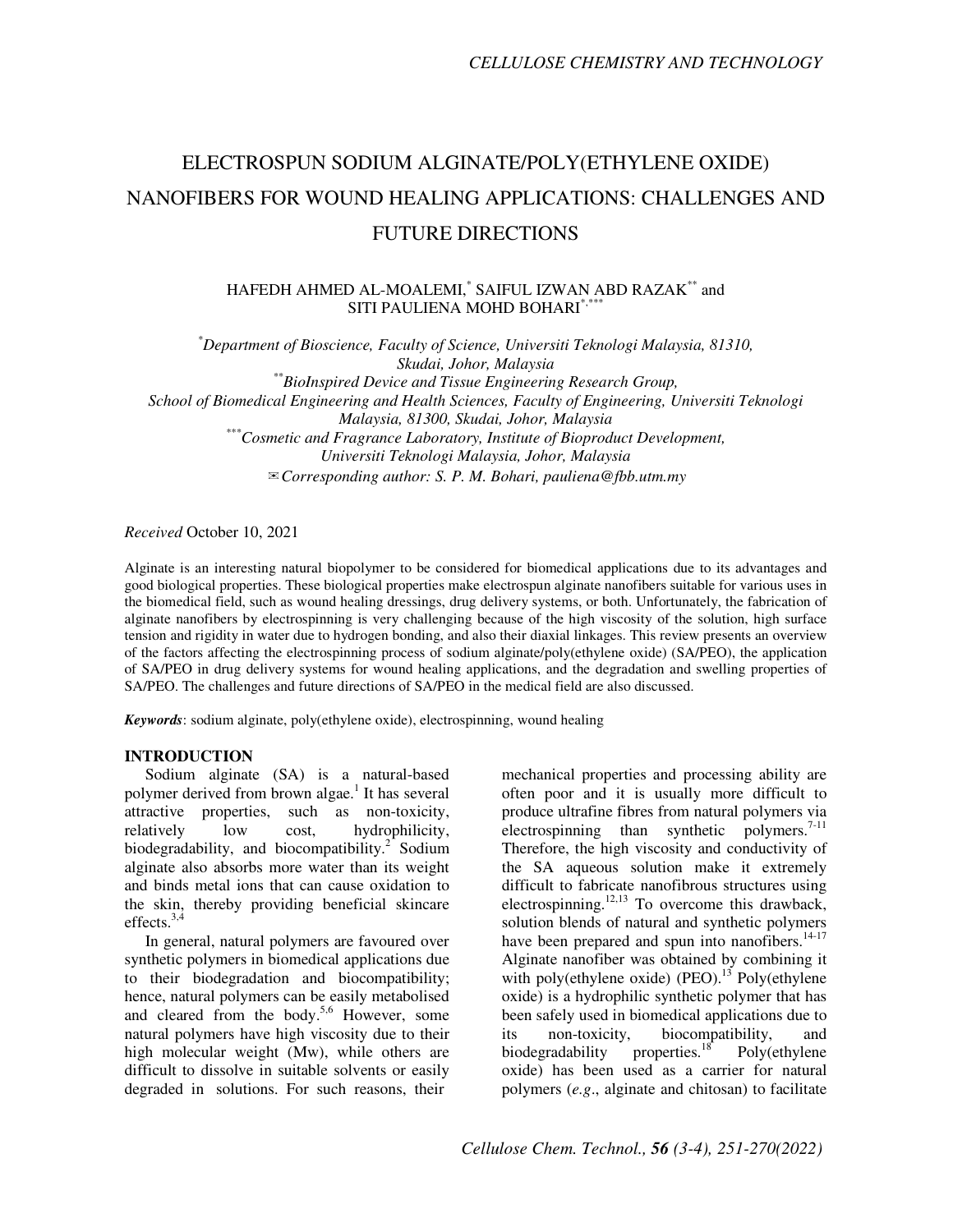the electrospinning process.<sup>19</sup> Furthermore, the Food and Drug Administration (FDA) has also declared PEO as a safe material. $^{20}$ 

To date, several methods have been developed to produce suitable polymeric nanofibers for wound dressings, including drawing, selfassembly, phase separation, template synthesis, and electrospinning.<sup>21</sup> Among these techniques, electrospinning is the most effective and useful technique for producing nanofibers from polymer solutions with controlled morphology. $22$  The technique allows fibres to be fabricated with a high surface area because their diameters can be reduced to a few nanometres.<sup>23</sup> Electrospun fibre can be surface-functionalised to change the fibre surface's physical and chemical properties, whereas fibre morphology, spatial distribution, and structure can be controlled to achieve good mechanical properties, including the increase or decrease of tensile strength, modulus, and elongation.<sup>24,25</sup> In the development of biopolymers and fabrication methods, wound dressing materials should have exceptional properties that improve the wound healing process.<sup>26</sup> In the last decade, electrospun polymeric nanofibers have been used as wound dressings due to their ability to promote cell proliferation and bactericidal activity. Furthermore, the structural similarity with the extracellular matrix of normal skin gives an ideal support for cells and also their ability to deliver bioactive compounds to the wound site in a controllable manner.<sup>27, 28</sup> Consequently, wound dressings have been fabricated to cover wounds and improve the wound healing process. $29$  A previous study fabricated a hybrid dressing that integrated the physical properties of the nanofiber structure and the therapeutic properties of the

active compounds that are effective for wound healing.<sup>28</sup>

This review aims to focus on the electrospun SA/PEO nanofiber preparation for wound dressings. Therefore, the articles reviewed in this paper can assist researchers to gain a deeper understanding of the preparation of electrospun SA/PEO nanofiber with a view of using it in wound dressings. This review discusses and elaborates on the wound healing mechanism, currently available materials for wound dressings, and the use of SA/PEO as an alternative material for wound dressings. The basic concepts of electrospinning and the factors affecting the preparation and utilisation of SA/PEO blend nanofibers for wound dressing applications have also been discussed. Furthermore, the challenges and future prospects of SA/PEO blend nanofibers as wound dressings have been summarised.

#### **WOUND HEALING MECHANISM**

The entire wound healing process comprises four inter-related phases: haemostasis, inflammation, proliferation, and remodelling. $30,31$ The first phase, haemostasis (Fig. 1a), is started by vascular constriction, induces blood coagulation and slows blood flow in the injured tissue area. $32$  In this phase, injured vessels contract, reducing blood flow to the injured area and a fibrin clot is formed to prevent blood loss and avoid microbial contamination.<sup>33</sup> Platelets produce proteins, such as fibronectin, which cleaves into fibrin and creates a network, acting as an adhesive to bind platelets together, and fibrinogen, which causes exudates to coagulate. These proteins and others (*e.g*., vitronectin, thrombospondin, platelets) form a clot that prevents future bleeding.<sup>34,35</sup>



Figure 1: Wound healing phases (a) Hemostasis phase, (b) Inflammation phase, (c) Proliferation phase, (d) Remodeling phase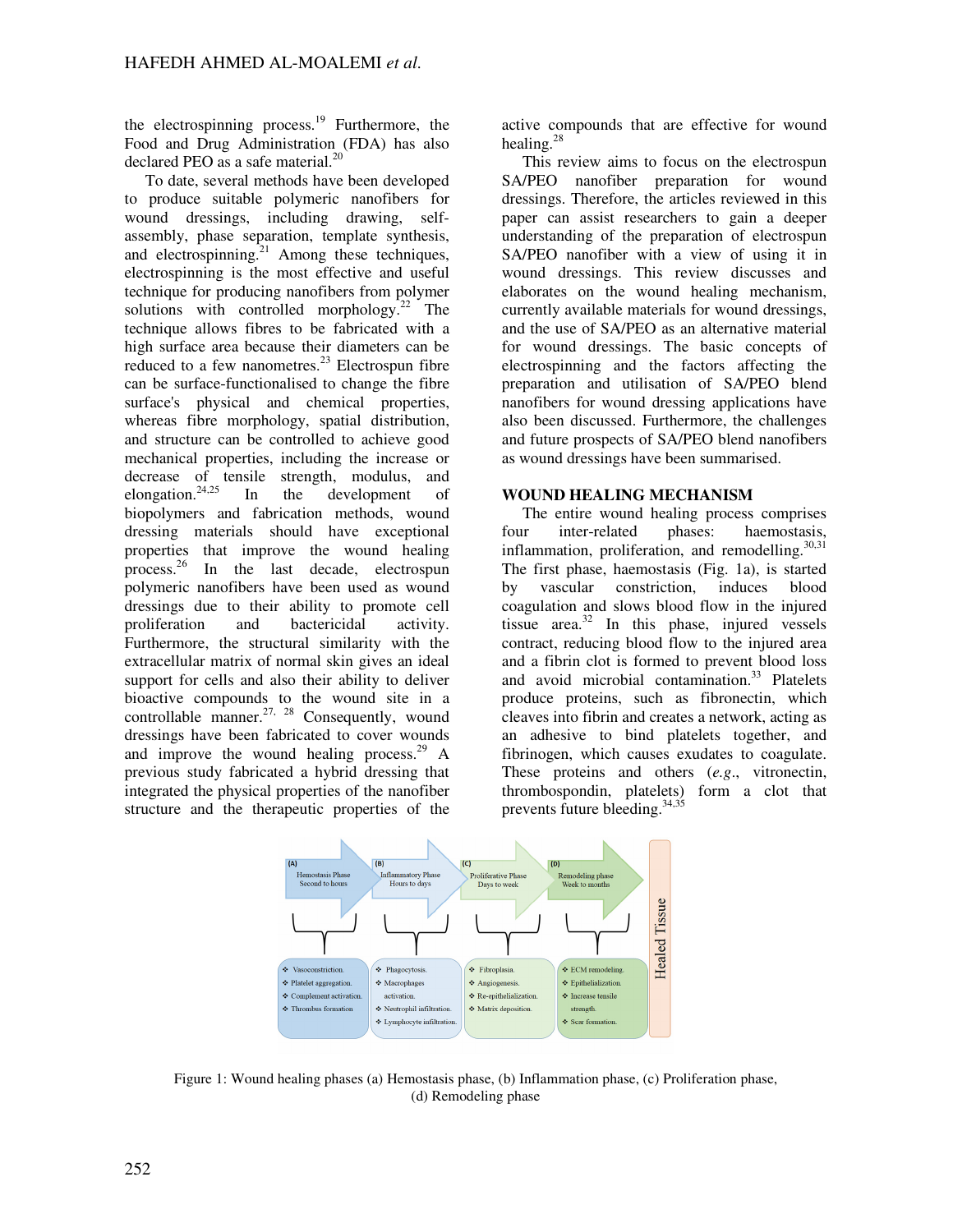The inflammatory phase (Fig. 1b) begins almost simultaneously with haemostasis.<sup>36</sup> Platelets and mast cells in the injured tissue release chemical signals that cause blood vessels to dilate and capillary permeability to increase, allowing essential inflammatory cells like neutrophils, the 'first responders', to reach the injured area. Neutrophils produce factors necessary for the removal of bacteria and foreign objects.<sup>34,35,37</sup> In addition, monocytes differentiate into macrophages, which secrete multiple growth factors, cytokines, and remove apoptotic neutrophils and other cells. After 72 h, lymphocytes appear in the wound and exert a specific response against microbes (Tlymphocytes secrete cytokines involved in cytolytic activity, while B-lymphocytes produce antibodies).<sup>33,38,39</sup>

The inflammatory cells release TGF-β and PDGF that attract fibroblasts.<sup>33</sup> The proliferation stage (Fig. 1c) starts with the migration of fibroblasts to the wound site and the differentiation into myofibroblasts to produce extracellular matrix components.<sup>33</sup> Inflammatory cytokines promote re-epithelialisation as fibroblasts release growth factors, including epidermal growth factor, keratinocyte growth factor, and hepatocyte growth factor, which encourage keratinocytes to migrate towards the wound area and proliferate, forming a cover over the wound bed. $32,40$ 

The maturation stage (Fig. 1d), also known as remodelling, includes the replacement of granulation tissue by fibrous tissue, which is later modified to form a scar.  $35,41$  Macrophages, endothelial cells, and myofibroblasts leave the wound area, whereas the remaining undergoes apoptosis. The extracellular matrix (ECM) changes as well, with fibrillar collagen (type I) replacing reticular collagen (type III) produced in the proliferation stage. Meanwhile, the matrix metalloproteinases and lysyl enzyme produced by fibroblasts stimulate the reorientation of replaced collagen to increase the tensile strength of the newly formed tissue. Finally, the wound is healed by apoptosis and migration of the cells from the wound site, as well as extracellular matrix breakdown by matrix metalloproteinases.<sup>42,43</sup>

## **POTENTIAL OF BIOACTIVE AGENTS FOR WOUND HEALING**

Traditional medicine is defined as the whole of the knowledge, practices, and skills based on the experiences of indigenous peoples, theories, and

beliefs from various cultures that are used for health maintenance, as well as in the diagnosis, prevention, and treatment of diseases.<sup>44</sup> In the past, most medicinal products were obtained from plants, and today, a large number of drug products are extracted from plants, offering highly effective treatments for several diseases.<sup>44</sup> Herbal medicines include natural active compounds and nutrients that can be helpful in the treatment of wounds and other human diseases. $45$  In general, natural metabolites from plants are the most common source of natural bioactive compounds, with various potential applications in the field of wound healing.<sup>46</sup>

Many natural bioactive metabolites (*e.g*., tannins, flavonoids, alkaloids, saponins, terpenoids, phenols, essential oils, and fatty acids) have been investigated for potential application in wound healing. $46,47$  For example, essential oils of lavender, thyme, rosemary, cinnamon, eucalyptus, tea tree, lemongrass, and peppermint have been shown to have antimicrobial activity and have been used as antibacterial agents in wound dressings.<sup>48</sup> Moreover, many herbal medicines have been used to improve wound healing.<sup>49</sup> Some of the herbal examples are *Orthosiphon aristatus* with antimicrobial, antioxidant, antidiabetic, and anti-inflammatory activities, and it is also responsible for wound contraction and increased epithelialisation rate due to the presence of flavonoids, phenolic acids, terpenoids, and phenolic compounds, such as rosmarinic acid, caffeic acid, eupatorin, and sinensetin.<sup>50</sup> *Centella asiatica* comprises natural bioactive compounds (*e.g*., asiaticoside, asiatic acid, madecassoside, and madecassic acid) associated with the proliferation and production of collagen and protein at the wound area.<sup>51</sup> Green tea has antimicrobial, anti-inflammatory, and antioxidant properties due to the phenolic compounds present in the leaves known as catechins.<sup>52</sup> *Curcuma longa* root consists of curcumin, which stimulates granulation tissue growth, collagen deposition, and fibroblast proliferation in the healing of cutaneous wounds, as well as antioxidant, antibacterial, anti-inflammatory, and antifungal properties.<sup>51</sup> *Aloe vera* has many natural bioactive compounds that have been reported to have antibacterial, antioxidant, anti-inflammatory, antiviral, antifungal, antiseptic, and wound healing activities (*e.g*., anthraquinones, saponins, glycosides, acemannan, oleic acid, pyrocatechol, phytol, and polysaccharides).<sup>44,52</sup>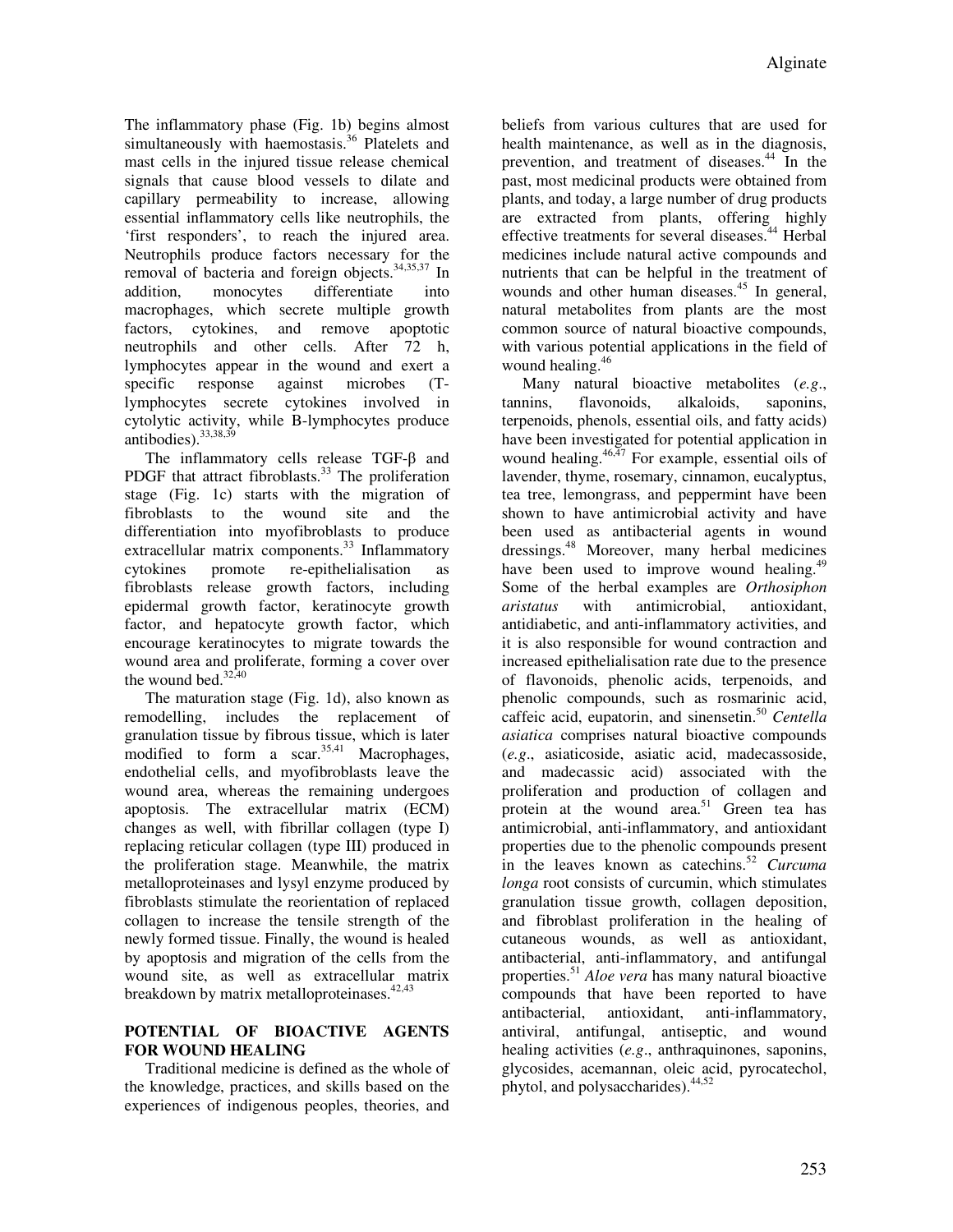#### **TECHNIQUES FOR THE PREPARATION OF NANOFIBERS**

Nanofibrous materials have attracted great interest in the last decade due to their various valuable uses in the biomedical and industrial fields. In order to satisfy the need for such materials, researchers have developed a variety of techniques to produce different types of nanostructured polymer dressings aimed at promoting wound healing and providing effective  $d$ rug loading.<sup>21</sup> Several techniques are available for the preparation of nanofibers, including drawing, self-assembly, phase separation, template synthesis, and electrospinning.<sup>21,53</sup> The drawing technique is suitable for viscoelastic materials that can undergo strong deformation while possessing sufficient cohesion to hold up the developed stress by pulling and can be made into nanofibers during this process. The nanofibers are produced by touching a previously deposited polymer solution droplet with a sharp tip and drawing it as a liquid fibre, as shown in Figure 2a. However, this technique is limited to the laboratory scale, as nanofibers are produced one by one (*i.e*., one fibre at a time), and heatspecific substrates and complex control equipment are required for the drawing phase, making its wide application impossible. $54$  The self-assembly technique is a process in which small components organise to form nanofibers in a concentric manner by non-covalent forces, such as electrostatic reactions, hydrophobic forces, and hydrogen bonds. This process is difficult, lengthy,

and highly elaborate with poor efficiency and lack of fine control of fibre dimensions.<sup>55,56</sup> The phase separation technique is very simple and consists of separate phases, involving dissolution of polymers, gelation, extraction using a different solvent, freezing, and freeze-drying under vacuum. The nanofibers are produced by dissolving the polymer in a solvent, keeping the solution at the gelation temperature, then removing the solvent and drying the matrix to form nanofibers, as shown in Figure 2b. The process is limited to the laboratory scale and is time-consuming, allowing to obtain only a small amount of nanofibers.<sup>56</sup> In the template synthesis technique, nanofibers can be prepared using a template-based synthesis. In this process, a nanostructured ceramic or polymeric membrane is used as the template and the targeting material is added in contact with the nanostructure to form nanofibers. Finally, the template is removed and nanofibers are obtained, as shown in Figure 2c. The template fabrication in this process is complex and the length of the fibre is limited to the template. $53$ 

The electrospinning technique is the most commonly technique for fabricating nanofibers and it has an advantage over the other techniques since it is the simplest and most inexpensive technique for producing fibres with desirable diameters.<sup>53</sup> The principles of this technique and the parameters will be discussed in more detail in the next section.



Figure 2: Techniques of nanofiber preparation, (A) drawing technique procedure, (B) phase separation technique, (C) template synthesis technique; adapted from Alghoraibi and Alomari<sup>5</sup>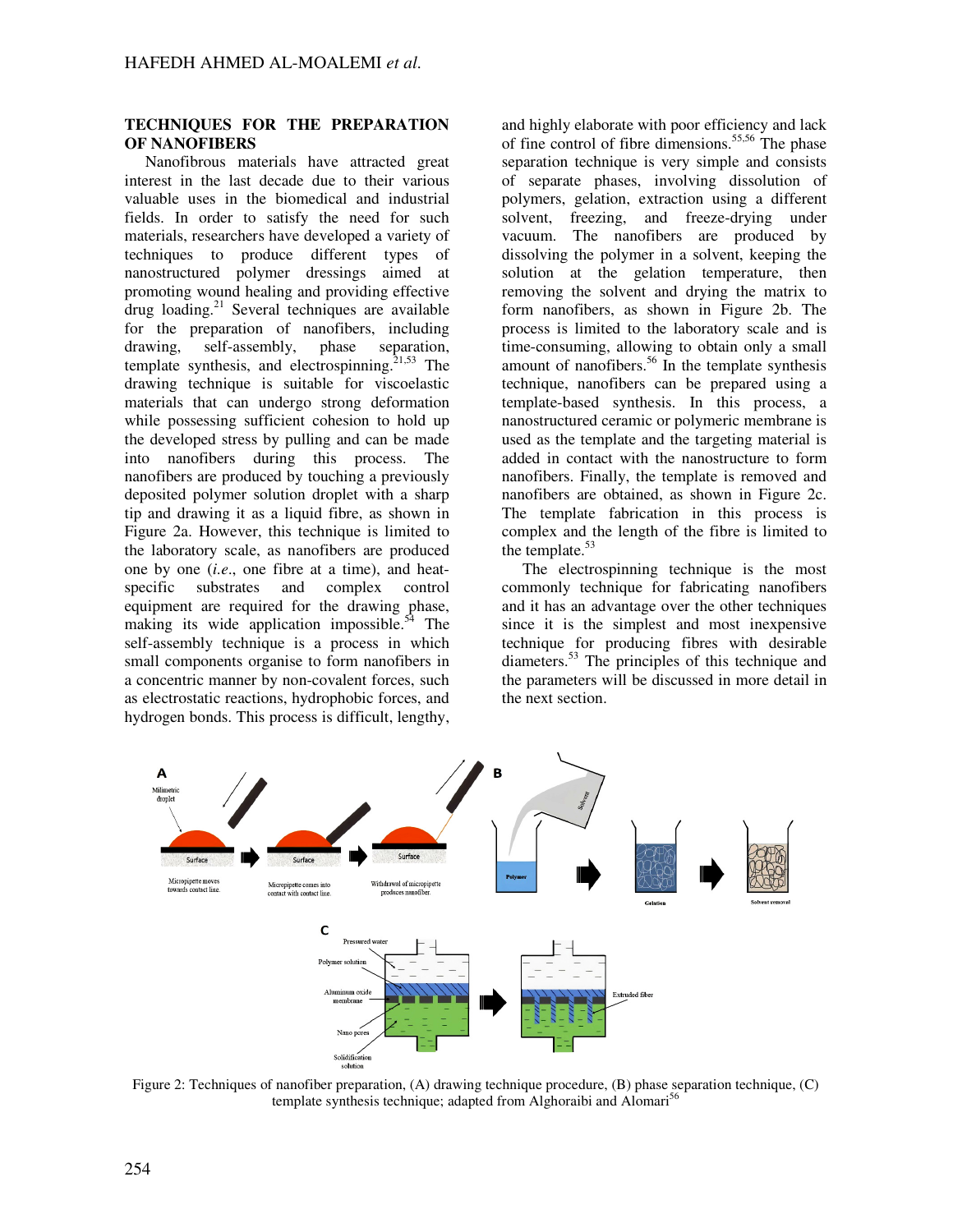#### **Electrospinning technique**  *Principles of electrospinning*

A basic electrospinning system (Fig. 3) consists of a high-voltage power supply, a syringe with a control pump, and a grounded collector. $57-$ <sup>60</sup> In order to produce nanofibers, the collector is usually attached to the counter electrode and the polymer solution is pumped via the needle of the syringe.<sup>61</sup> The needle is then connected to the high-voltage electricity supply.<sup>61</sup> A Taylor cone is formed in the presence of an electric field as the polymer solution at the tip of the needle becomes electrostatically charged. If the electrostatic force overcomes the surface tension, the Taylor cone

ejects a charged polymer solution.<sup>22</sup> The electric field accelerates the jet and becomes thinner when it moves into the grounded collector. If this occurs, the solvent evaporates rapidly, and the polymer chains within the jet begin to extend out and become oriented; subsequently, the jet solidifies into a nanofiber.<sup>62-65</sup>

Various nanofiber-based wound dressings prepared by the electrospinning method have been developed through time, and these can be classified as blend/simple electrospun nanofibers, core-shell nanofibers (emulsion and co-axial electrospun nanofibers), hybrid/multi-layer nanofibers, and drug conjugated nanofibers.<sup>66</sup>



Figure 3: Electrospinning process (Bhardwaj and Kundu) $^{60}$ 



Figure 4: Schematic illustration of different parameters that affect the process of electrospinning

#### *Electrospinning parameters*

In order to produce nanofibers with improved performance in biomedical applications, the parameters involved in electrospinning should be studied with care. $22$  These parameters include process parameters (voltage, tip-to-target distance, and flow rate) and solution parameters (concentration, molecular weight, viscosity, and conductivity), as shown in Figure  $4.^{22}$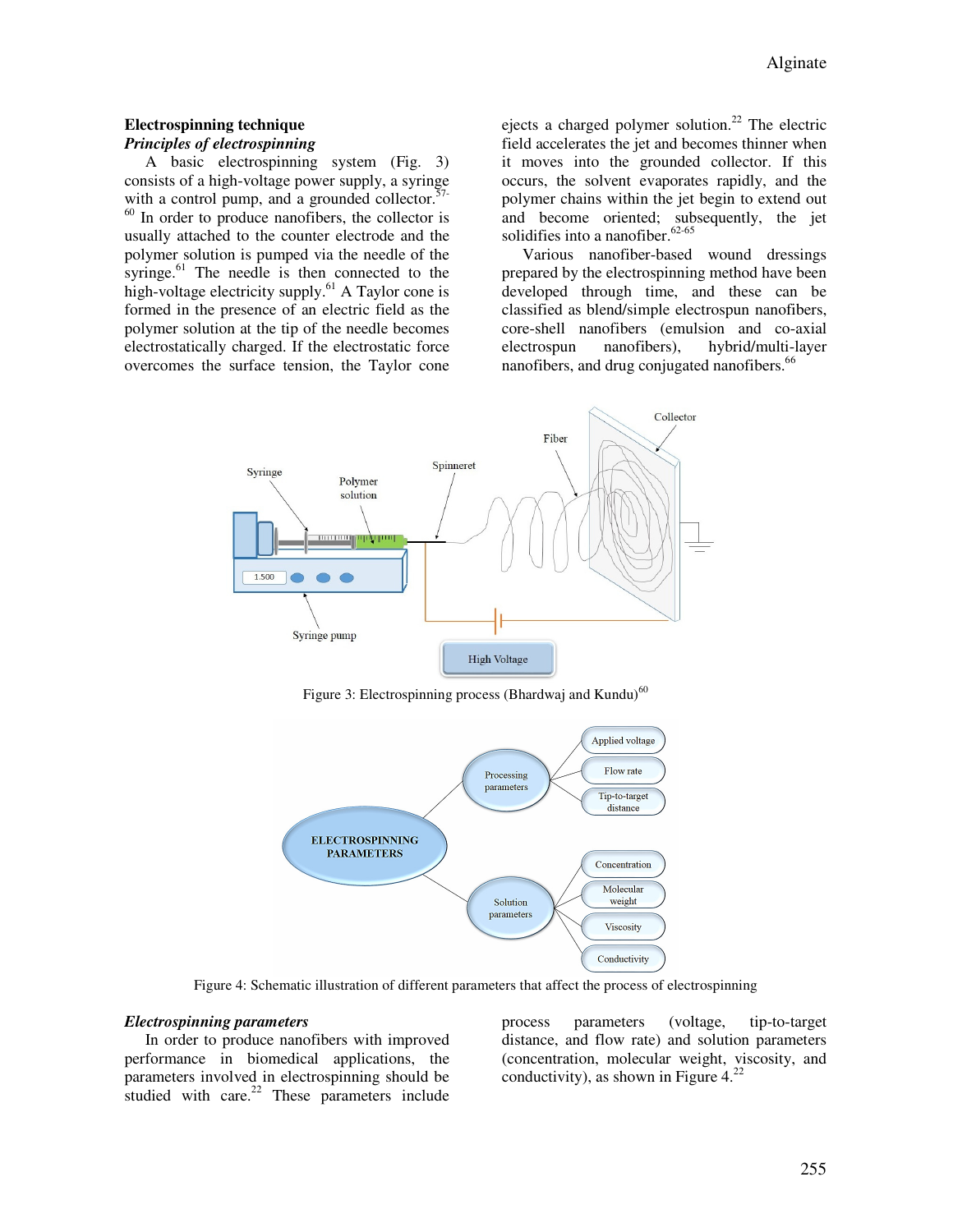In general, most of the electrospinning parameters are interconnected and the optimum values differ from polymer to polymer.<sup>59</sup> The applied voltage is a crucial parameter to start the electrospinning process, and some studies have shown that a very high electrical field produced more beads and droplets. $67$  However, in some cases, researchers have found that lower applied voltages could reduce the fibre diameter due to reduced flight speed, which may allow the jet to split.68-70 The flow rate and the tip-to-target distance (*i.e*., the distance between the needle and the collector) will also have a significant impact on the morphology of fibre during electrospinning. An increase in the flow rate or a reduction in the tip-to-target gap will lead to a lack of time available for the solvent to evaporate, allowing the polymer strands to bind together, leading to bead formation.<sup>22,58</sup> In addition, a higher flow rate will provide more polymer solutions to replace those ejected as a fibre jet, resulting in an increase in fibre diameter. $67$  For example, bead formation was observed for polystyrene fibre when the flow rate was increased to 0.10 mL/min. However, bead-free nanofibers were produced when the flow rate was reduced to 0.07 mL/min. $67,71$  Besides, by reducing the tip-to-target distance, the fibre will stretch less because the jet has less time to stretch and orient, resulting in a larger fibre diameter. $22,71$ 

Viscosity is a critical parameter that determines a solution's spinnability.<sup>72</sup> Therefore, an optimum viscosity would usually lead to a less beaded and smoother fibre, with a small diameter and high mechanical strength.<sup>59</sup> However, if the viscosity becomes very low, the polymer molecules do not become entangled and beads or droplets are formed instead of fibres.<sup>73</sup> A further increase in viscosity can induce a hard ejection of the polymer solution through the tip of the needle.<sup>35</sup> The polymer's Mw affects different properties, such as viscosity, conductivity, surface tension, and polymer morphology. Low Mw polymers are likely to form beads rather than smooth fibres. Meanwhile, increased Mw allows the formation of smooth fibres. $35,74$  The conductivity of the polymer solution can also have a major effect on fibre morphology. An increase in electrical conductivity reduces the diameter of the nanofibers. In contrast, a decrease in electrical conductivity produces beads, as the electrical forces are inadequate to allow the jet to elongate and produce uniform fibres.<sup>60</sup>

#### **DRUG LOADING TECHNIQUES IN ELECTROSPUN NANOFIBERS**

The electrospinning technique provides various options for drug incorporation. Drug molecules can be incorporated directly into the polymer fiber matrix or be attached to its surface.<sup>75</sup> Drug-loading techniques result in fibers with different drug-release kinetics and structures. Depending on the physicochemical properties of a drug, such as hydrophobicity, hydrophilicity, and molecular weight, various techniques can be used. The most suitable technique is also determined based on the type of drug to be loaded, such as proteins, genes, or small molecular drugs.<sup>7</sup> Several drug-loading techniques such as blending/simple, emulsion, coaxial and surface modification electrospinning have been used to incorporate medicinal compounds into electrospun fiber, as shown in Figure 5 and Table  $1^{77}$ 

## **Blend/simple electrospinning**

In blend/simple electrospun nanofibers, polymers and bioactive molecules are dissolved in a suitable solvent. The consistency of solvents is a significant point in blend electrospinning. If the polymer and the bioactive agent can both be dissolved in the same solvent, the bioactive molecules are dissolved in the polymer solution directly. If more than one solvent is needed, the bioactive solution is prepared in a small quantity of another solvent before being added to the polymer solution.<sup>73,78</sup> The drug release is based on the homogeneity of the polymer solution with the bioactive substance, which is regulated either by diffusion/desorption or erosion/dissolution of the polymeric matrix.<sup>79</sup> It is important to understand the relationship between the hydrophilicity or hydrophobicity of bioactive molecules and polymer. The inability of bioactive molecules to dissolve in the polymer solution causes them to be deposited on the fiber surface, resulting in an undesirable explosive release of bioactive molecules.<sup>80</sup> This technique has been used by several researchers in biomedical applications.<sup>81</sup> **Co-axial and emulsion electrospinning (coreshell nanofibers)** 

The nanofibers with core-shell morphology can be obtained by using a co-axial needle or emulsion electrospinning.<sup>66,79</sup> Coaxial electrospinning is a modification of electrospinning in which a coaxial spinneret is used instead of a single spinneret to fabricate hybrid core-shell nanofibrous materials, bioactive agents embedded nanofibers, and nanotubes.<sup>78</sup>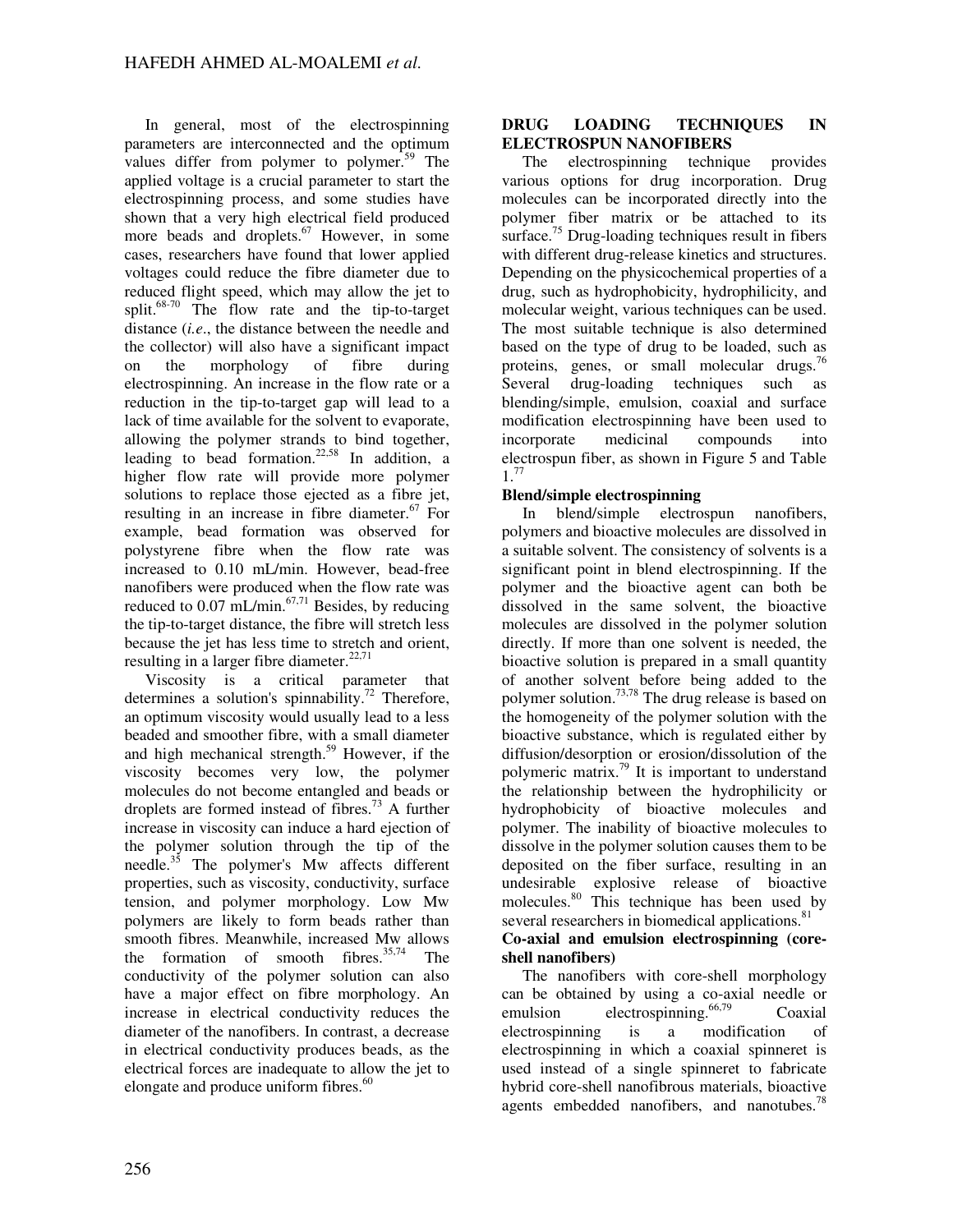The spinneret consists of two needles coaxially placed together (the core solution is pumped by the internal needle, while the shell solution is provided by the outer needle).<sup>66</sup> Emulsion electrospinning is a technique used to encapsulate bioactive molecules and protects them from deactivation or instability by avoiding direct contact with organic solvents.<sup>78</sup> It is classified into two types: water in oil (W/O) and oil in water (O/W). In W/O, the hydrophilic drugs are usually dissolved in the water phase and subsequently diffused into the oil phase, and vice versa in O/W. The surfactant/emulsifying agent is then added, and the mixture solution is vortexed to produce an emulsion.<sup>76,79</sup> The shell polymer in the case of W/O or O/W rapidly evaporates during electrospinning, causing the viscosity to increase. Therefore, the core solution droplets containing

bioactive molecules migrate to the center of the jet as a result of the viscosity gradient. $82$  After electrospinning, the W/O or O/W emulsion produces nanofibers with a core–shell structure, with the drugs in the core. $83, 84$  The important condition is that the shell polymer should be an electrospinnable solution, whereas the core solution might be a non-spinnable liquid.<sup>79</sup> Therefore, the hydrophobic shell acts as an outer protective layer to prevent early burst release and can be used to control the release of drugs.<sup>85</sup> Core-shell nanofibers have been used to encapsulate macromolecules, such as DNA, as well as protection of the drug from the surrounding environment, which prevents drug degradation and controlling drug release.<sup>86</sup>



Figure 5: Drug loading techniques in electrospun nanofibers, (A) Blend/simple electrospinning, (B) Emulsion electrospinning, (C) Co-axial electrospinning, (D) Surface modification electrospinning (adapted from Wang and Windbergs)<sup>75</sup>

#### **Surface modification electrospinning**

Surface modification is the simple technique to attach the drug to the surface of fibers via chemical or physical interactions.<sup>76</sup> By physical interactions, the drug is attached on the surface through different forces, including electrostatic interactions, van der Waals forces, hydrophobic interactions and hydrogen bonding.<sup>76,87</sup> By

chemical interactions, the drug is attached on the surface using hydroxy groups, carboxyl groups, thiols or amines. This technique was used to attach genes, proteins and antibiotics to nanofibrous scaffolds. Generally, a surface modified nanofiber mesh was used to prevent denaturation caused by organic solutions or solvents.76,88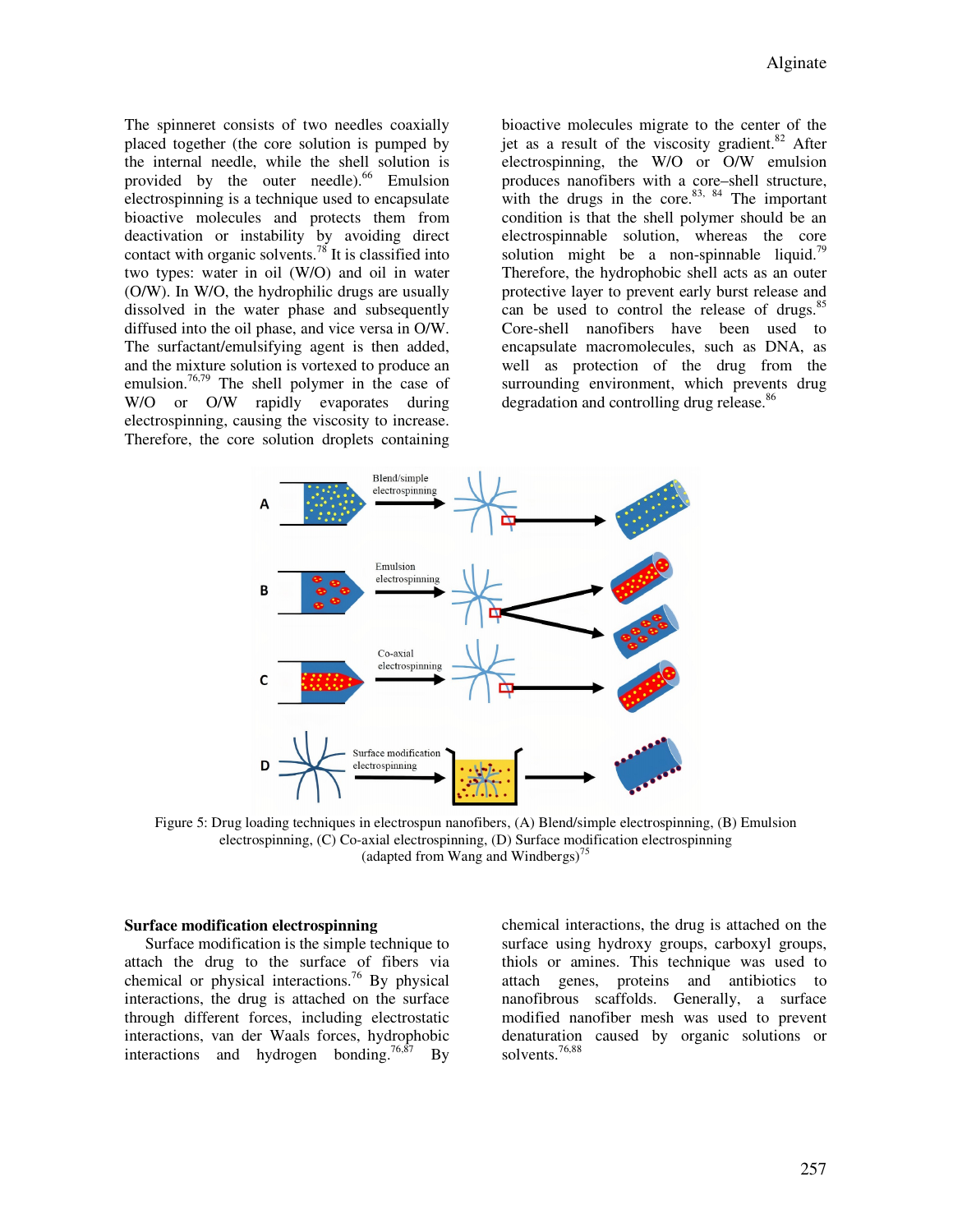| Polymer                                           | Incorporation<br>technique | Drug                                                | Application                                               | Condition                                                                                                                            | <b>Results</b>                                                                                                                             | Ref. |
|---------------------------------------------------|----------------------------|-----------------------------------------------------|-----------------------------------------------------------|--------------------------------------------------------------------------------------------------------------------------------------|--------------------------------------------------------------------------------------------------------------------------------------------|------|
| <b>SA/PEO</b>                                     | Blend                      | Zinc oxide<br>nanoparticles<br>$(ZnO-NPs)$          | Antibacterial wound<br>dressing                           | In vitro                                                                                                                             | Alginate fibres embedded with ZnO-NPs have<br>shown potential as novel, low-cost drug delivery<br>systems.                                 | 158  |
| SA/PEO                                            | Blend                      | Vancomycin                                          | Antibacterial wound<br>dressing                           | In vitro/<br>In vivo                                                                                                                 | Nanofibers showed good antibacterial efficacy in<br>vitro and in vivo.                                                                     | 159  |
| SA/Poly(vinyl alcohol)<br>(PVA)                   | Blend                      | Zinc oxide<br>(ZnO)                                 | Antibacterial wound<br>dressing                           | In vitro                                                                                                                             | SA/PVA/ZnO mats showed antibacterial activity<br>due to the presence of ZnO.                                                               | 160  |
| <b>SA/PEO</b>                                     | Blend                      | Ciprofloxacin<br>hydrochloride<br>(CpHCl)           | Drug delivery                                             | In vitro                                                                                                                             | Uniform fibre with diameters of 119-161 nm was<br>obtained and drug release was found to be of 24%<br>in the first 20 h                    | 129  |
| <b>SA/PVA</b>                                     | Blend                      | Honey                                               | Wound dressing                                            | In vitro                                                                                                                             | Honey/SA/PVA nanofibres could be a good<br>choice for wound dressings.                                                                     | 161  |
| $PEO/poly(\epsilon\text{-}caprolactone)$<br>(PCL) | Co-axial                   | Fibroblast growth<br>factor 2 (FGF2)                | Growth factor<br>delivery for fibroblast<br>proliferation | In vitro                                                                                                                             | PCL/PEO coaxial fibres containing FGF-2<br>significantly enhanced fibroblast cell viability and<br>proliferation.                          | 162  |
| <b>SA/PEO</b>                                     | Blend/Co-axial             | Vitamin C<br>(VC)                                   | Drug delivery                                             | In vitro                                                                                                                             | Core-shell nanofiber has the potential to be used<br>for drug delivery due to its more controlled<br>release of vitamin C.                 | 124  |
| Hyaluronic acid<br>(HA)/PVA/PEO                   | Blend/Emulsion<br>(O/W)    | ZnO/cinnamon<br>essential oil<br>(CEO)              | Wound dressing                                            | In vitro/<br>In vivo                                                                                                                 | Metal nanoparticles and essential oil were<br>incorporated with nanofibers to improve healing<br>in a rat model.                           | 163  |
| <b>SA/PEO</b>                                     | Blend/Emulsion<br>(O/W)    | Lavender oil                                        | Wound dressing                                            | SA-PEO/LO nanofibres showed high antibacterial<br>In vitro/<br>activity as well as the ability to reduce<br>In vivo<br>inflammation. |                                                                                                                                            | 142  |
| SA/PEO                                            | Surface<br>modification    | Chitosan/silver<br>nanoparticle<br>(AgNPs) solution | Antibacterial wound<br>dressings                          | In vitro                                                                                                                             | Chitosan/AgNPs were coated onto an electrospun<br>alginate membrane to produce nanofiber<br>composites with high antibacterial efficiency. | 164  |

Table 1 Different electrospinning techniques for drug loading of bioactive compounds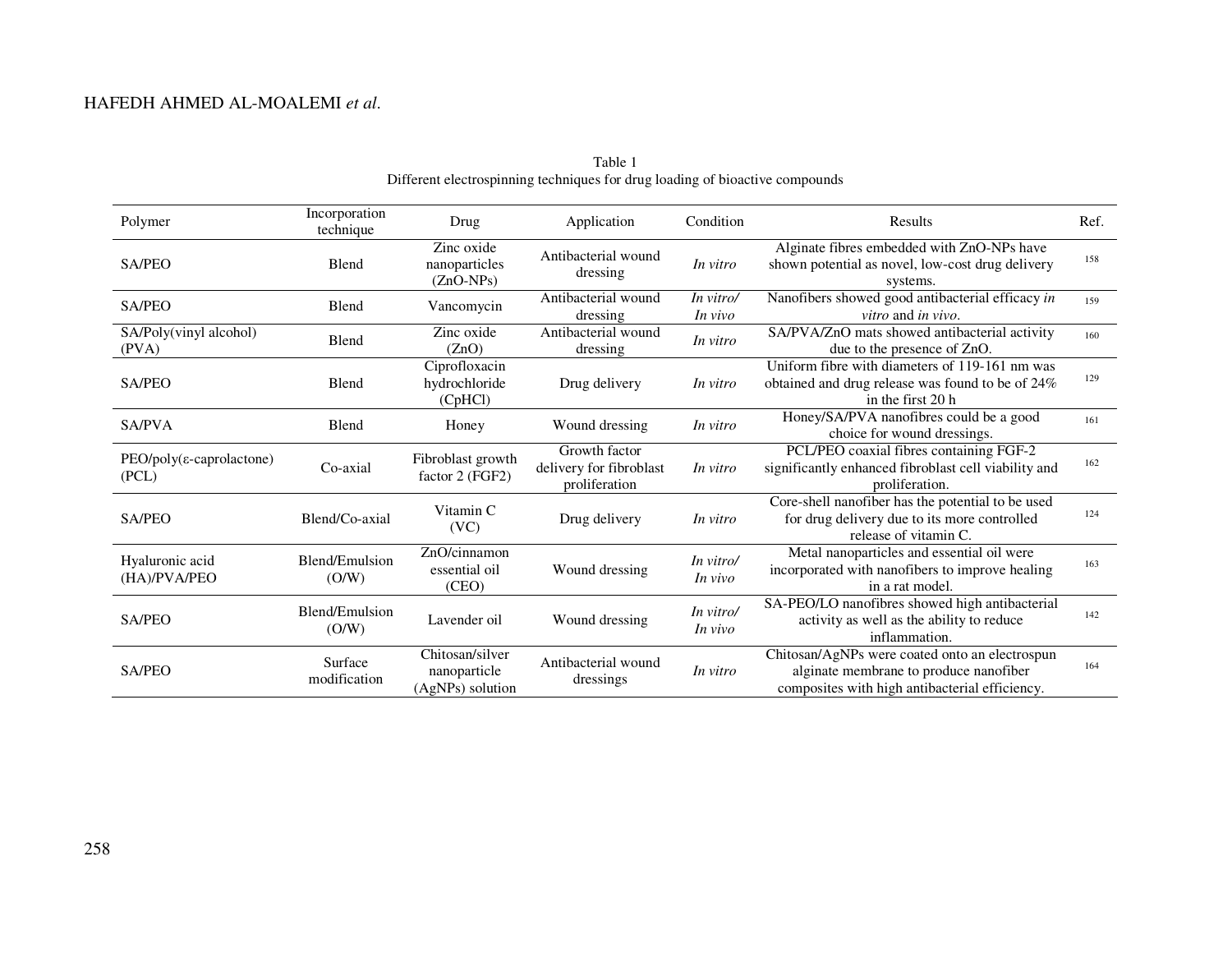Additionally, it is appropriate for delivery of genes, enzymes, growth factors and macromolecules, such as heparin, which are difficult to dissolve homogeneously inside the polymer matrix via electrospinning.77,89

## **CURRENTLY AVAILABLE MATERIALS AS WOUND DRESSINGS**

In the distant past, people used different materials, for instance, honey, linen, vegetable fibres, and animal fats as wound dressings to remove skin and pus to encourage wound healing.<sup>26,90</sup> However, these materials could not prevent bacterial infection and induce fast dehydration, as well as pain and bleeding when removed. $91$  Currently, wound healing research has shown significant development in wound dressings by adding active ingredients, providing a moist environment, reepithelialisation, collagen synthesis, and introducing angiogenesis to promote quick healing and infection control.<sup>11,92</sup> As mentioned before, an ideal wound dressing can prevent infection, restore skin structure and function, and accelerate healing.<sup>23</sup> Indeed, an ideal wound dressing is still far from the perfect criteria of wound healing. This drawback is due to the different characteristics of each wound and different stages of wound healing.<sup>93</sup>

Thus, several types of wound dressings have been developed, which can be classified into four main groups: passive, interactive, advanced, and bioactive wound dressings. $^{11}$ Passive wound dressing products, such as gauze, lint, plasters, natural bandages (cotton, wool, and cellulose), synthetic bandages (polyamide), and cotton wool are dry and do not control the amount of moisture in the wound bed.<sup>11,93</sup> They are inexpensive, available, and protect wounds from bacterial infiltration and mechanical trauma; however, as the dressing dries, it adheres to the wound and induces further injury and pain when removed.29,92 Interactive dressings are polymeric films or foam dressings made of transparent silicones and polyurethanes.<sup>26</sup> These dressings, including hyaluronic acid hydrogels, and foam covers, are transparent and permeable to oxygen and water vapour, providing a temporary barrier against microbial penetration.<sup>26</sup> Nevertheless, these dressings with adhesive borders may damage surrounding tissues when removed. $92$  These

types of film dressings (*e.g*., hydrogel dressings) can lead to foul smelling wounds in highly exudative wounds due to bacterial proliferation. Besides, foam dressings are not recommended for dry epithelialising wounds, dry scars, and low exuding wounds, as they depend on exudates for healing. $29,92,94,95$ 

Advanced dressings, such as hydrocolloids, alginates, and dressings fabricated by hydrodimers, can maintain wound environment moisture, thus facilitating healing.<sup>11,96</sup> Hydrocolloids are made up of pectin, elastomers, gelatine, and sodium carboxymethylcellulose materials; alginates are naturally composed of sodium salts of alginic acids; and hydrofibres are composed of soft non-woven sodium  $carboxy$  methylcellulose fibres.<sup>11,94,97</sup> In general, the attractive properties of these dressings are their biodegradability, preventing bacterial permeation, permeability to water vapour, and non-adhesiveness to wounds.<sup>11</sup> Some of them are used for highly exuding wounds as hydrofibres and alginate dressings, and also for dry wounds as hydrocolloid<br>dressings.<sup>11,29,98,99</sup> However, hydrocolloid dressings.11,29,98,99 However, hydrocolloid dressings are not recommended for neuropathic ulcers and are used on low to moderately exuding wounds, where large amounts of exudates can induce peri-wound maceration and off-floating of the dressing. $29$ In addition, a secondary dressing is required for hydrofibres and alginate dressings to remain in place. Alginate dressings are also not recommended for dry wounds as they would adhere to the wound bed and cause pain sensation to the patient.<sup>29,99,100</sup>

The last type of wound dressing are bioactive dressings, which are composed of biopolymers (*e.g*., collagen, hyaluronic acid, alginate, chitosan, and elastin).<sup>29</sup> These biopolymers can be used alone or in combination with other biopolymers based on the wound type and also combined with antimicrobials and growth factors.<sup>29,92</sup> This type of dressing was developed to allow interaction with the physiological condition of the wound in order to effectively enhance rapid healing of the wounds by facilitating proliferation and inflammation, decreasing scarring, and prolonging the use of the dressing.<sup>11</sup> Bioactive dressings have been reported to be good wound dressings, but are typically more expensive, depending on the drugs used. $29,99$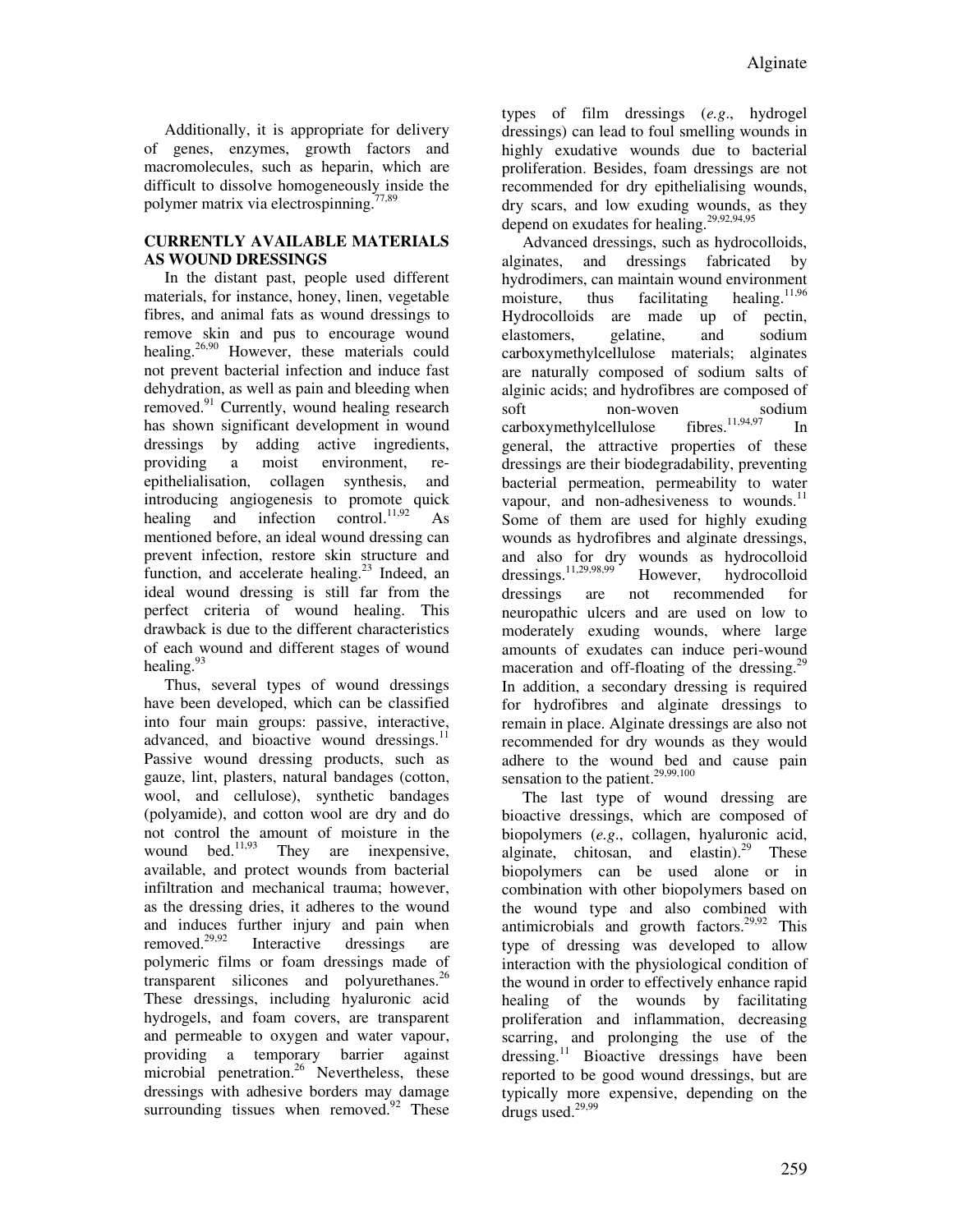#### **SODIUM ALGINATE AS AN ALTERNATIVE MATERIAL FOR WOUND DRESSINGS**

Alginate is a common name for alginic acid salts that can be derived from the brown algae cell wall or synthesised by the metabolism of some bacteria. $\frac{101}{101}$  It is a linear polysaccharide co-polymer that consists of two sterically<br>different repeating units,  $(1\rightarrow4)$ -a-Lrepeating units,  $(1\rightarrow4)$ -a-Lguluronate (G unit) and  $(1\rightarrow 4)$ -b-Dmannuronate (M unit) in varying proportions, as shown in Figure  $6a^{2,102}$  It is important to note that different sources of alginate provide a variety of chemical structures of polymers, such as alginate produced by *Azotobacter* bacteria, with a high concentration of G-blocks and its gel has relatively high stiffness. $103$ Gelation of alginate results from interactions between  $Ca^{2+}$  ions and G residues, leading to chain-chain contact and junction zone formation, as shown in Figure  $6b$ .<sup>104,105</sup> Selective binding of  $Ca^{2+}$  has been found to increase significantly with increased G residue content in the chains. In contrast, poly-M blocks and alternating MG blocks have lower selectivity towards the ion. $104$  Furthermore, alginates containing monovalent cations (such as  $Na<sup>+</sup>$ ,  $NH<sub>4</sub><sup>+</sup>$ ,  $K<sup>+</sup>$ ) are soluble in cold and hot water and alginates containing divalent cations (such as  $Cu^{2+}$ ,  $Zn^{2+}$ , Ni<sup>2+</sup>) or trivalent cations (such as  $Ca^{2+}$ ,  $Ba^{2+}$ ,  $Sr^{2+}$ ) are insoluble in water because they contain a terminal – COO- anion, so these cations link to it and produce an insoluble product.<sup>106</sup> Moreover, alginate will gradually form a gel when the pH value

decreases ( $pH$  N $lt;$ 5) and is unaffected by the pH range of 5–11, while an increasing pH value (pH N >11) will reduce viscosity.<sup>107</sup> Commercial alginates have a molecular weight ranging from  $32,000$  to  $400,000$  g/mol, and while increasing the molecular weight of alginate can improve the physical properties of gels, higher viscosity is often undesirable in processing.<sup>106</sup> For example, proteins and cells may be damaged when mixed with a high viscosity alginate solution because of the high shear forces generated during mixing.<sup>106</sup>

Alginate-based nanofibers are potential materials for wound dressings. These nanofibers are similar to the extracellular matrix, thereby promoting the proliferation of epithelial cells and new tissue formation.<sup>23,108,109</sup> Moreover, their high effective surface area and small holes enhance haemostasis of injured tissues, promote fluid absorption, facilitate dermal drug delivery, enhance cell respiration, avoid bacterial infection, and provide high gas permeation.<sup>23,108,109</sup> In addition, alginate can also absorb up to 20 times its weight and can be used in moderately to severely exuding wounds.<sup>110,111</sup> To fabricate alginate nanofibers, researchers have used carrier polymers, such as poly(vinyl alcohol) (PVA) or poly(ethylene  $\alpha$ ixide) (PEO). $^{60}$  These carrier polymers are supposed to reduce the charge repulsions between the alginate chains, build hydrogen bonds, and improve the flexibility of the chain.<sup>15,112,113</sup>



Figure 6: (A) Molecular structure of sodium alginate with (G) and (M) residues, and (B) structure of calcium alginate network describing crosslinking



Figure 7: Molecular structure of PEO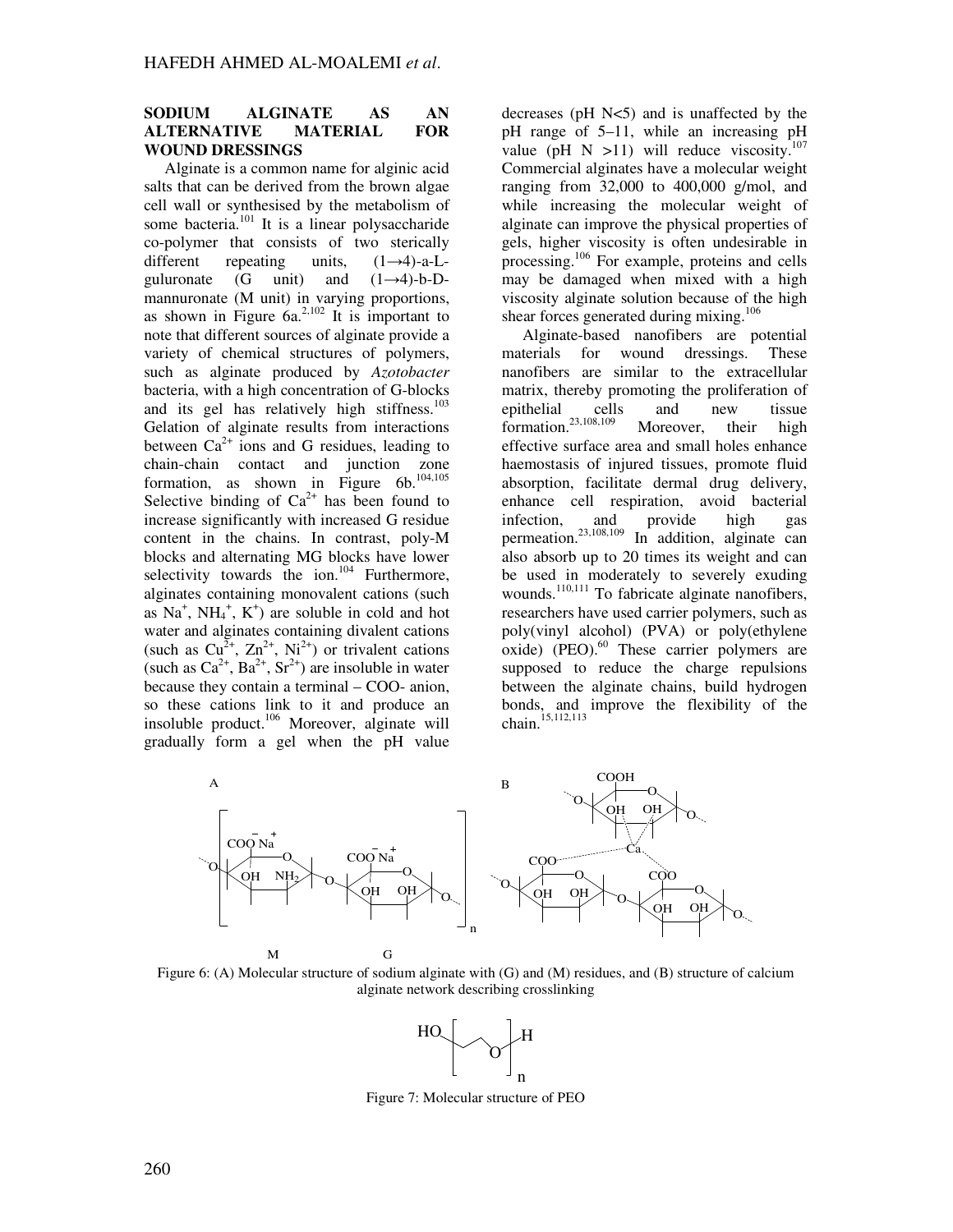## **POLY(ETHYLENE OXIDE) AS CO-POLYMER FOR NANOFIBER WOUND DRESSINGS**

Poly(ethylene oxide) is a synthetic polymer prepared by the catalytic polymerisation of ethylene oxide, as shown in Figure 7.<sup>114</sup> The polymer can be produced using ethylene oxide with water, ethylene glycol, or ethylene glycol oligomers.115,116 It can also be called polyethylene glycol (PEG), which is applied to a lower molar mass (< 100,000 g/mol), whereas higher Mw polymers (100,000 to 7 million g/mol) are classified as  $PEO<sup>114,117</sup>$  It is a white, dry powder that is soluble in water and many organic solvents (*e.g*., chloroform, ethanol, methylene, and acetone).<sup>114</sup> The melting point of PEO ranges from 63 °C to 67  $^{\circ}$ C.<sup>118</sup> It can be dissolved in both cold and hot water, but when the solution temperature nears the boiling point of water, the polymers will precipitate out, which is known as the cloud point. $^{118}$ 

For many years, PEO has been extensively used in biomedical, medical, and tissue<br>engineering.<sup>119-122</sup> For example, different For example, different products have been developed using formulations with it, such as erodible and swellable implants and scaffolds for tissue engineering.<sup>123</sup> In addition, it is also used for skincare products and as a drug carrier in pharmaceutical industries. $124,125$  In recent years, it has been used as a carrier polymer due to its advantages, such as good electrospinnability, suitability for biomedical applications, and also low cost.<sup>126</sup> Additionally, it has been commonly used for nanofiber synthesis due to water-soluble, non-toxic, and biodegradable properties. $5,127$  In previous studies, it was used to enable electrospinning of natural polymers, for instance, chitosan, alginate, and silk fibroin, from which it is difficult to produce nanofibers on their own using electrospinning.128-130 Therefore, it was selected as an acceptable candidate to be blended with alginate as it could improve the flexibility of alginate chains by modulating the repulsive forces between polyanions.<sup>1,5</sup> The oxygen of ether groups (R–O–R) in PEO can form a hydrogen bond with hydroxyl groups (- OH) on SA.<sup>15</sup>

#### **SODIUM ALGINATE/POLY(ETHYLENE OXIDE) BLEND NANOFIBERS**

Sodium alginate (SA) is a water-soluble polyelectrolyte. It is a challenge to create nanofibrous structures from SA using electrospinning owing to its high viscosity and conductivity. $2$  These problems can be solved by blending SA with PEO, a non-toxic and biocompatible synthetic polymer, to reduce surface tension and viscosity, as shown in Table 2.<sup>131,132</sup> Moreover, a small amount of surfactant can be used to improve the electrospinnability of the polymer solution and increase the alginate content in the solution.<sup>131,132</sup> Subsequent removal of PEO and surfactants can be achieved by soaking the nanofibers in water.<sup>113</sup>

A study by Park *et al*. reported that during electrospinning, fine alginate nanofibers with smooth and uniform fibres were obtained at the SA/PEO ratio of 1:2 and 2:2 (v/v). The combined cross-linking with calcium chloride  $(CaCl<sub>2</sub>)$  improved the fibrous morphology and the uniform thickness of the smooth fibres at the SA/PEO ratio of 2:2 (v/v), compared to the SA/PEO ratio of 1:2  $(v/v)$ .<sup>2</sup> Another study by Safi *et al*. indicated that SA (2%, w/v)/PEO (8%, w/v), blended in the volume ratio of 50/50, could produce the finest uniform nanofibers with an average diameter of 99.1 nm. Also, the viscosity measurement of blended solutions found that an increase in PEO content reduced the viscosity of the alginate solution.<sup>5</sup> Meanwhile, a study by Hu *et al*. showed that smooth and homogeneous fibres with an average diameter of 105 nm were obtained with a total polymer concentration of 5% and the SA/PEO ratio of 1:1  $(v/v)$ .<sup>101</sup> Another study revealed that uniform fibres with a diameter of approximately 250 nm were obtained at a concentration of 3% and sodium SA/PEO ratio of 1:1–0:1 (v/v). A mixture of aqueous  $CaCl<sub>2</sub>$ and 2% hexamethylene diisocyanate (HMDI) cross-linking enhanced the water resistance of the electrospun fibres.<sup>133</sup> Saquing *et al*. reported that the alginate content of bead-free fibres increased up to 70 wt% with increased Mw of PEO by using 2 million g/mol of PEO and up to 85 wt% alginate content by adding the Triton  $X-100$  surfactant.<sup>131</sup> However, defect-free fibres were not obtained at the lower Mw of PEO  $(100 \text{ and } 200 \text{ kg/mol})$ .<sup>131</sup> Hossain *et al*. demonstrated that the spinning solution of SA/PEO remained suitable for electrospinning during 10 days of storage time. After that, the viscosity of the spinning solution dropped over the next days, with 202 cP and 48 cP at 20 days and 40 days,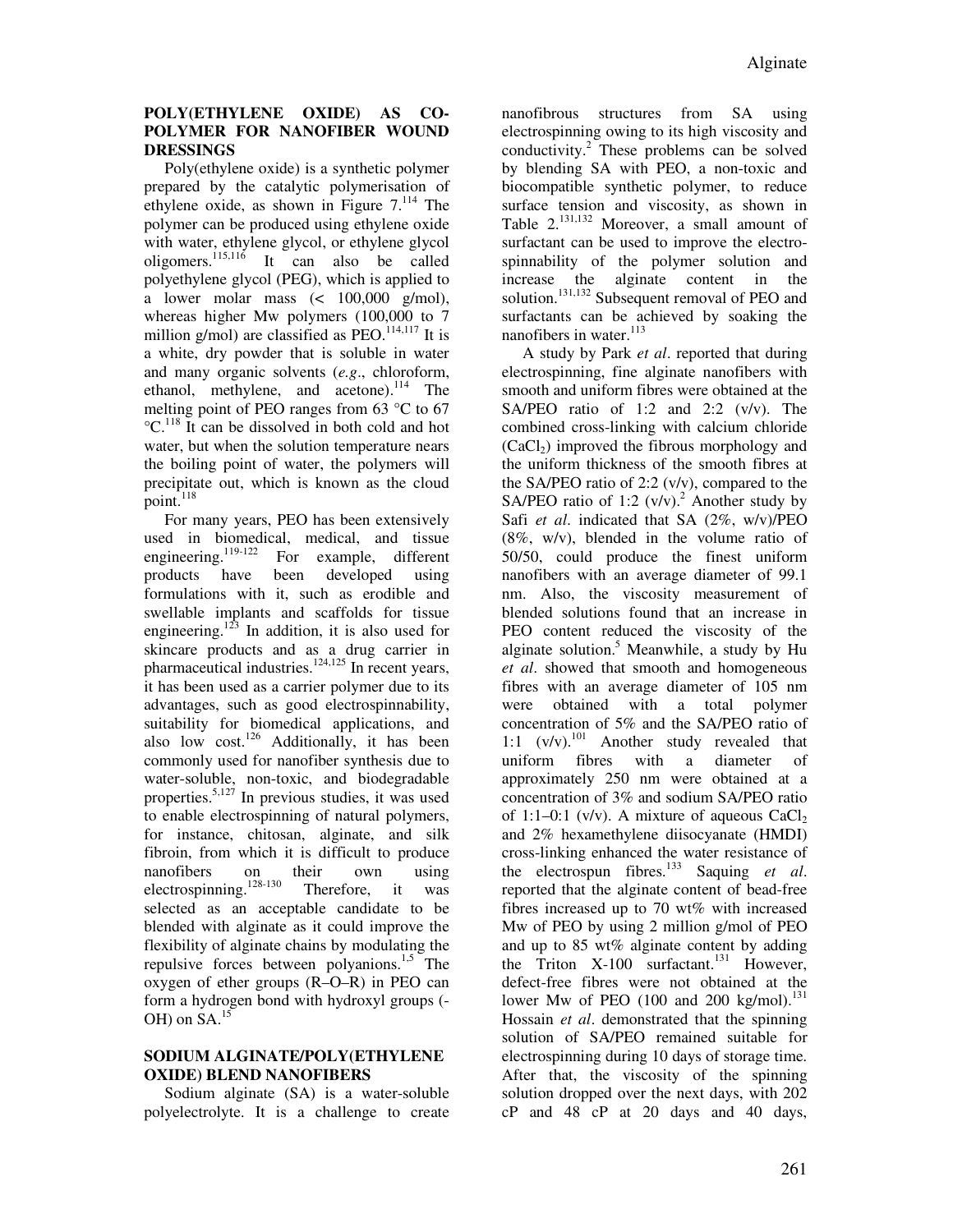respectively. However, smooth and uniform nanofibers, with average diameters of 133 nm and 132 nm, were developed by solutions of 5 days and 10 days old, respectively. They also produced a stable electrospinning fibre jet, compared to the other solutions.<sup>132</sup>

# **Sa/PEO nanofibers loaded with drugs**

Electrospun nanofibers with high porosity and large surface-to-volume ratio are a promising material in the drug delivery field, and are considered suitable dressing materials for wounds.134,135 Therefore, a large number of polymers have been fabricated using electrospinning to be used as drug carriers due to their degradability and ability to encapsulate biomacromolecules and drugs.<sup>77,136,137</sup> Various studies have used SA and PEO for drug delivery due to the properties of SA (*e.g*., biocompatibility, low toxicity, biodegradability, and non-immunogenicity) and PEO (*e.g*., electrospinnability, hydrophilicity, and mechanical strength).<sup>114,125,138</sup> For example, according to Kyzioł *et al*. SA/PEO nanofibers loaded with ciprofloxacin hydrochloride (an antibiotic drug) were obtained by adding 2.0 wt% of PEO (1,000 kg/mol) and 1.0 wt% of Pluronic F-127. Furthermore, the nanofibers could even be loaded with 1.0 mg/mL of ciprofloxacin hydrochloride, without any adverse effect on the structure and morphology of the fibres.<sup>129</sup> Another study revealed that SA/PEO and soy protein isolated (SPI) blended fibres encapsulated with vancomycin (an antibiotic drug) were successfully electrospun to produce uniform fibres. The SA/PEO/SPI fibres provided a slower release of vancomycin in the initial stage, followed by a constant release compared to the SA/PEO fibres.<sup>138</sup> Dodero *et al*. reported that alginate-based nanofibers loaded with zinc oxide nanoparticles (ZnO-NPs) were highly porous and composed of good distribution of thin homogeneous nanofibers.<sup>139</sup> These properties show opportunities in tissue regeneration and drug delivery applications.<sup>136,140</sup> In addition, the rheological behaviour of SA/PEO solutions was affected by ZnO-NPs due to the ability of alginate molecules to develop electrostatic interaction and hydrogen bonds with ZnO-NPs.<sup>139</sup> Another study showed that electrospun nanofibers of SA/PEO loaded with curcumin (CU) were successfully developed for biomedical and filtering applications.<sup>141</sup>

## **Applications of drug-loaded Sa/PEO nanofibers in wound dressings**

An ideal wound dressing is designed to promote the complete regeneration of the wounded tissue, successfully restore its biological activity and aesthetic appearance, while minimising inflammation and preventing microbial infection.<sup>23,142</sup> Drug-loaded nanofibers can be a suitable alternative to drug delivery systems to reduce the side effects caused by oral administration of drugs and provide quick action.<sup>143</sup> Drugs that are covalently bound to biodegradable polymers or scattered in a polymeric matrix can be controlreleased by the degradation of polymer. $125$ Meanwhile, medicinal molecules with complex polymers can also be released from gels by diffusion.<sup>125</sup> Alginate-based dressings are desirable for their ability to maintain a moist environment around the wound, release bioactive compounds, and promote tissue reepithelialisation.<sup>26,39,142,144</sup> A report by Hajiali et al. revealed that SA/PEO electrospun nanofibers loaded with essential lavender oil (LO) were successfully prepared via electrospinning. Furthermore, antibacterial and anti-inflammatory agents were released through diffusion from alginate-based nanofibers for more than 2 days. The SA/PEO/LO nanofibers reduced the risk of microbial infection by stopping the growth of Staphylococcus aureus. $\frac{142}{12}$  Another study prepared electrospun nanofibers of SA/PEO loaded with acetaminophen (a painkiller drug). The nanofibers treated pain related to burn wounds efficiently, with fewer side effects than in the case of drugs administered by oral and intravenous routes. In the first 60 min, about 80% of the drug was released at pH 7.4 and only 56% of the drug was released at pH 5.5 up to 3 h. This reduced release is due to lower alginate swelling and solubility in acidic environments. $\frac{145}{1}$  In another study by Abid et al., two layers of nanofibers were fabricated with different drugs via electrospinning. PEO nanofibers loaded with gabapentin (a strong nerve painkiller) were used as the contact layer for quick action, followed by SA nanofibers loaded with acetaminophen (a mild painkiller) as the second layer to synergise the effect. The combination of a strong nerve pain killer with a mild pain killer could be useful in reducing pain in burn patients, with fewer side effects. $\frac{143}{143}$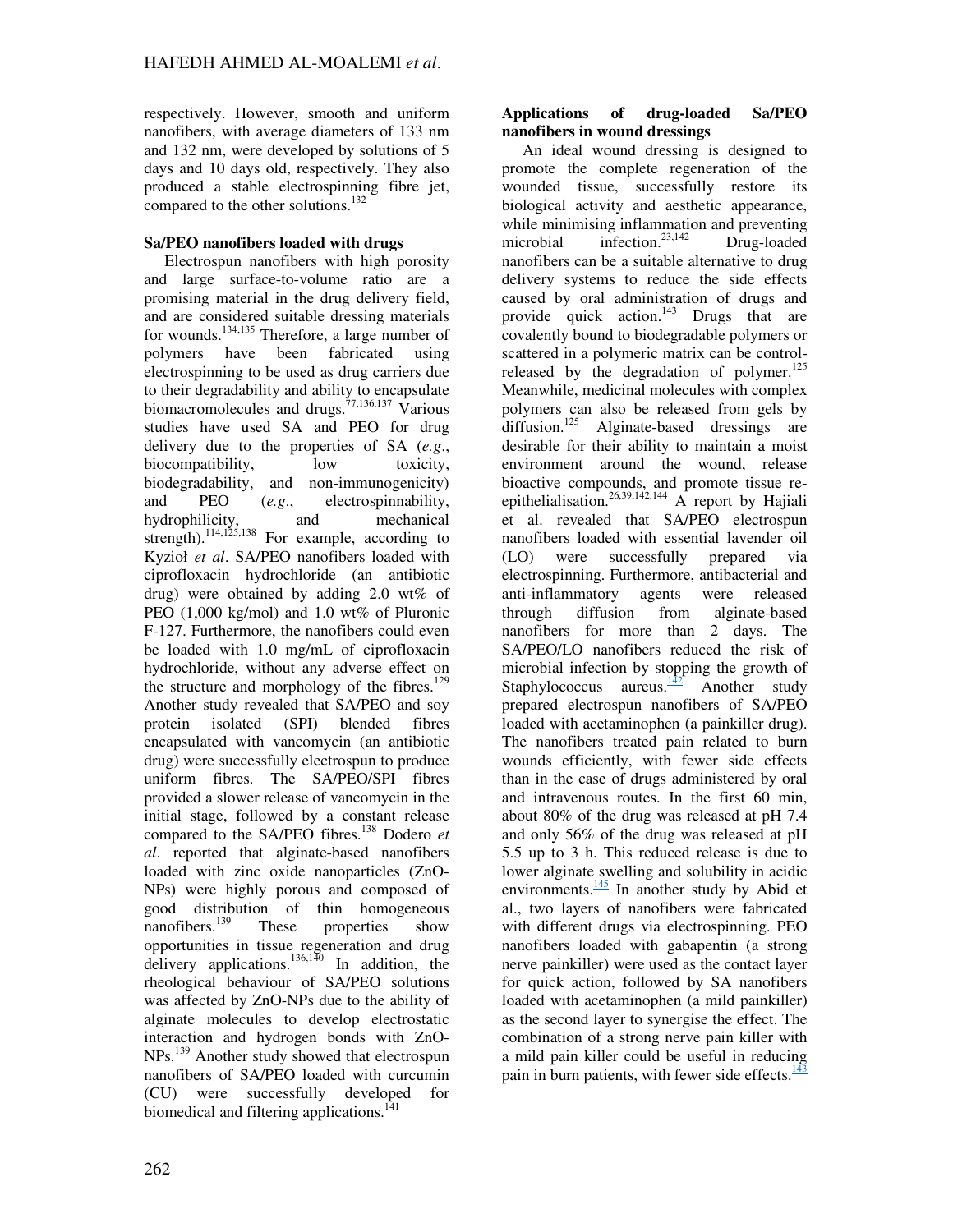| Name              | Molecular weight of<br>polymers (g/mol)                                                      |                   | Concentration                                                              | Solvent | Drug               | Surfactant                               | Optimal parameters |                          |                       |                    | Results           | Ref.           |
|-------------------|----------------------------------------------------------------------------------------------|-------------------|----------------------------------------------------------------------------|---------|--------------------|------------------------------------------|--------------------|--------------------------|-----------------------|--------------------|-------------------|----------------|
| of polymers       | <b>SA</b>                                                                                    | <b>PEO</b>        | ratio of SA/PEO                                                            |         |                    |                                          | Voltage            | Distance                 | Flow rate             | Needle             |                   |                |
| SA/PEO            | $\sim$                                                                                       | $9 \times 10^5$   | 1/2 and 2/2 wt%                                                            | D.W.    |                    | Lecithin<br>$(0.3 \text{ wt\%})$         | $0-40$ kv          | 15 cm                    | $0.2 - 1$ mL/h        |                    | Uniform<br>fibres | $\overline{2}$ |
| SA/PEO            | $\sim$                                                                                       |                   | $3/9\%$ (w/v) with<br>$6 \times 10^5$ volume ratio 30/70 D.W.<br>and 50/50 |         |                    |                                          | 9 kV               | $12 \text{ cm}$          | 0.003<br>mL/m         |                    | Uniform<br>fibres | 102            |
| SA/PEO            |                                                                                              | $3 \times 10^5$   | $2/8\%$ (w/v) with<br>volume ratio of<br>50/50                             | D.W.    |                    |                                          | 11 kV              | $10 \text{ cm}$          |                       | 22 gauge<br>needle | Uniform<br>fibres | 5              |
| SA/PEO            | $1.96 \times 10^{5}$<br>$\frac{100 \times 10^{10}}{3.7 \times 10^{4}}$ 6 × 10 <sup>5</sup> – |                   | 2.4/1.6 $wt%$<br>8.0/1.6 wt%                                               | $-D.W.$ |                    | Pluronic F127<br>$(2 wt\%)$              | $10 - 15$ kV       | 15 cm                    | $0.50 - 0.75$<br>mL/h | 22 gauge<br>needle | Uniform<br>fibres | 113            |
| SA/PEO            | $1 \times 10^5$                                                                              | $2 \times 10^6$   | $3/3$ wt% with<br>volume ratio of<br>80/20                                 | D.W.    |                    | Triton X-100<br>$(1.5 \text{ wt\%})$     | $6 - 12$ kV        | $15 \text{ cm}$          | 0.5<br>mL/h           |                    | Uniform<br>fibres | 131            |
| SA/PEO            | $\sim$                                                                                       | $9 \times 10^5$   | $4/4$ wt% with<br>volume ratio of<br>70/30                                 | D.W.    |                    | Triton X-100<br>$(0.5 \text{ wt\%})$     | 12 kV              | $16 \text{ cm}$          | $0.3$ mL/h            | 18 gauge<br>needle | Uniform<br>fibres | 132            |
| <b>SA/PEO</b>     | $\overline{\phantom{a}}$                                                                     | $1 \times 10^{6}$ | $3,4/2$ wt%                                                                | D.W.    | Cipro-<br>floxacin | Pluronic F-127<br>$(1.0 \text{ wt.}\%)$  | 6-10 kV            | 15-20 cm                 | $0.1 - 1.0$<br>mL/h   | 22 gauge<br>needle | Uniform<br>fibres | 129            |
| <b>SA/PEO</b>     | $\overline{\phantom{a}}$                                                                     | $9 \times 10^5$   | 4/4 wt% with<br>volume ratio of<br>80/20, 70/30                            | D.W.    |                    | Triton $X-100$<br>$(0.5 \text{ wt\%})$   | 15 kV              | $20 \text{ cm}$          |                       |                    | Uniform<br>fibres | 10             |
| SA/PEO            | $4 \times 10^4$                                                                              | $1\times10^{6}$   | $8/4$ wt% with<br>volume ratio of<br>25/9.5                                |         | D.W. Curcumin      | Pluronic F-127<br>$(2 \text{ wt } \%)$   | 15-23 kV           | $15 \text{ cm}$          | $0.3 - 1$<br>mL/h     |                    | Uniform<br>fibres | 141            |
| <b>SA/PEO</b>     | $\overline{\phantom{a}}$                                                                     | $6 \times 10^5$   | $3/1.6$ wt%                                                                | D.W.    |                    | Pluronic F-127<br>$(1.5 \text{ wt } \%)$ | $25$ kV            | $\overline{\phantom{a}}$ | $0.2$ mL/h            |                    | Uniform<br>fibres | 165            |
| <b>SA/PEO/SPI</b> | $1 \times 10^5$ –<br>$2\times10^5$                                                           | $1\times10^6$     | $3/3$ wt% with<br>volume ratio of 7/3                                      | D.W.    | Vanco-<br>mycin    |                                          | 15kV               | 15 cm                    | 0.5<br>mL/h           | 22 gauge<br>needle | Uniform<br>fibres | 138            |

Table 2 Selected studies on spinnability of SA/PEO nanofibers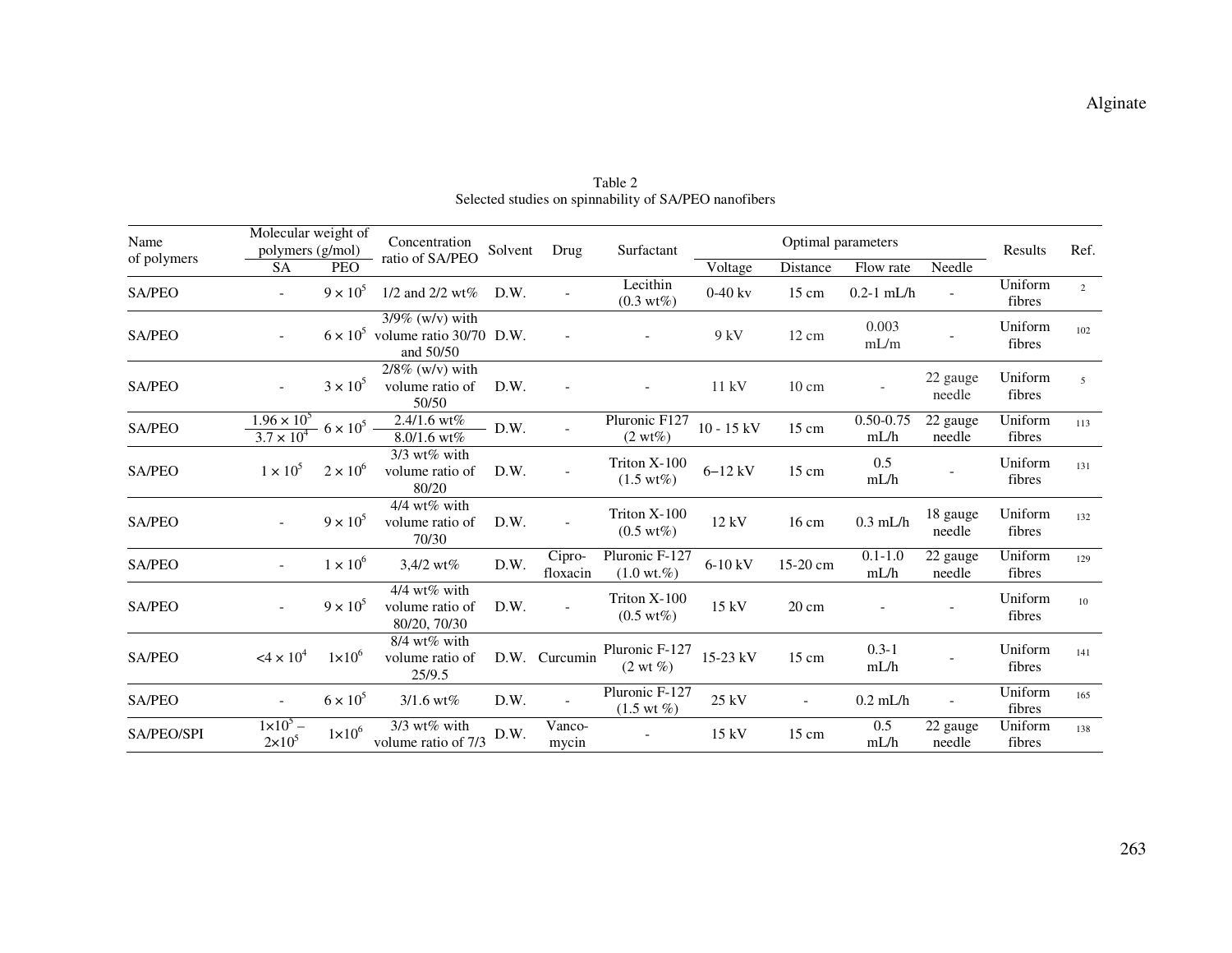It was observed that the drug was released in the first phase due to diffusion of the phosphate-buffered saline (PBS) solution into the free spaces of the fibre chains, whereas the release in the second phase might be due to the breaking of hydrogen bonding within the fibre chains. Additionally, the ionic cross-linking with calcium ions was used to avoid quick degradation of the fibre in the aqueous phase and, therefore, decreased the amount of drug released in the PBS environment.<sup>129,143,146,147</sup> In a study by S. Rezaei et al., PEO/SA nanofibers loaded with vitamin C (VC) were fabricated by two different electrospinning setups (core‐shell and blended) for drug delivery. Based on the results of the drug release test, the release rate of core-shell nanofibers was lower than that of blended nanofibers due to the presence of VC further from the nanofiber surface. $124$ 

## **Degradation and swelling properties of Sa/PEO**

In wound healing, the biodegradability of polymers is necessary during the wound healing stages for reducing the frequency of dressing changes, thus being less stressful and providing more comfort to the patient, as well as encouraging healing and increasing the cell growth rate due to their high compatibility with tissues and blood.<sup>148</sup> The degradation of natural and synthetic polymers requires cleavage of bonds responsive to enzymatic or hydrolytic activity. The rate of degradation is affected by the application site, the concentration and accessibility of enzymes, the chemical modifications made to their structure, and the proteolytic degradation caused by cells.<sup>149</sup> Furthermore, alginate-based nanofibers are ionically cross-linked in a calcium solution to convert SA into waterinsoluble calcium alginate. $113,150$  Calcium alginate is insoluble in water, slightly soluble in ethanol, but soluble in aqueous solutions, such as sodium carbonate, sodium phosphate, and substances capable of interacting with calcium ions. This property is essential for the application of haemostatic dressings and wound dressings.<sup>151</sup>

The crosslinking process enhances the degradation resistance of alginate nanofibers to support cell proliferation, while degrading over time to increase space for cell growth.<sup>152</sup> A study by Rezaei *et al*. reported that the degradation rate of SA/PEO nanofibers

containing vitamin C was increased, which might be due to the presence of the –OH functional group of sodium alginate and the ability to ionize.<sup>124</sup> Slower degradation was also observed for crosslinker-treated samples, and it could be adjusted by changing the duration of the crosslinker treatment. For instance, increasing the duration of the crosslinker treatment increased the degradation time of the electrospun samples with high stability.<sup>153</sup> Another study used trifluoroacetic acid as a strong biocompatible crosslinking agent to improve the resistance of SA to water or aqueous body fluids.<sup>141</sup> SA/PEO nanofibers were prepared using two different molecular weights of alginate (*i.e*., lower Mw (37 kg/mol) and higher Mw (196 kg/mol) to study the effect of Mw on ionically crosslinked alginate degradation.<sup>113</sup> The lower Mw of alginates is convenient for *in vivo* tissue scaffolds, where they can be degraded and cleared from the body, whereas the higher Mw of alginates is ideal for topical use as a wound dressing due to its good mechanical properties.<sup>113</sup> Furthermore, membrane swelling is affected by the amount of PEO and crosslinker.<sup>125</sup> The swelling ratio increases when the amount of PEO increases, which may be due to the enhancement of hydrophilic polymer chains by the increase of PEO concentration.<sup>125</sup> On the other hand, the swelling ratio decreases when the amount of crosslinker increases, where polymeric chains may become rigid due to the contraction of microvoids (a microscopic void).<sup>125</sup> The swelling ratio is associated with drug release, where the increase of swelling ratio can increase drug release and *vice versa*. 143,154

# **CHALLENGES AND FUTURE USE OF SA/PEO**

As mentioned above, there are many challenges to prepare pure SA and SA/PEO nanofibers via electrospinning. Therefore, continuous and uniform nanofibrous structures from pure alginate solutions are difficult to obtain using this process. Many factors influence this issue, such as high gelation at low concentrations, rigid intermolecular and intramolecular hydrogen network, and their polyelectrolytic nature.<sup>155</sup> In order to solve this issue, SA has been blended with co-polymers, such as PEO, to facilitate its electrospinnability. However, there are other challenges when electrospinning SA/PEO to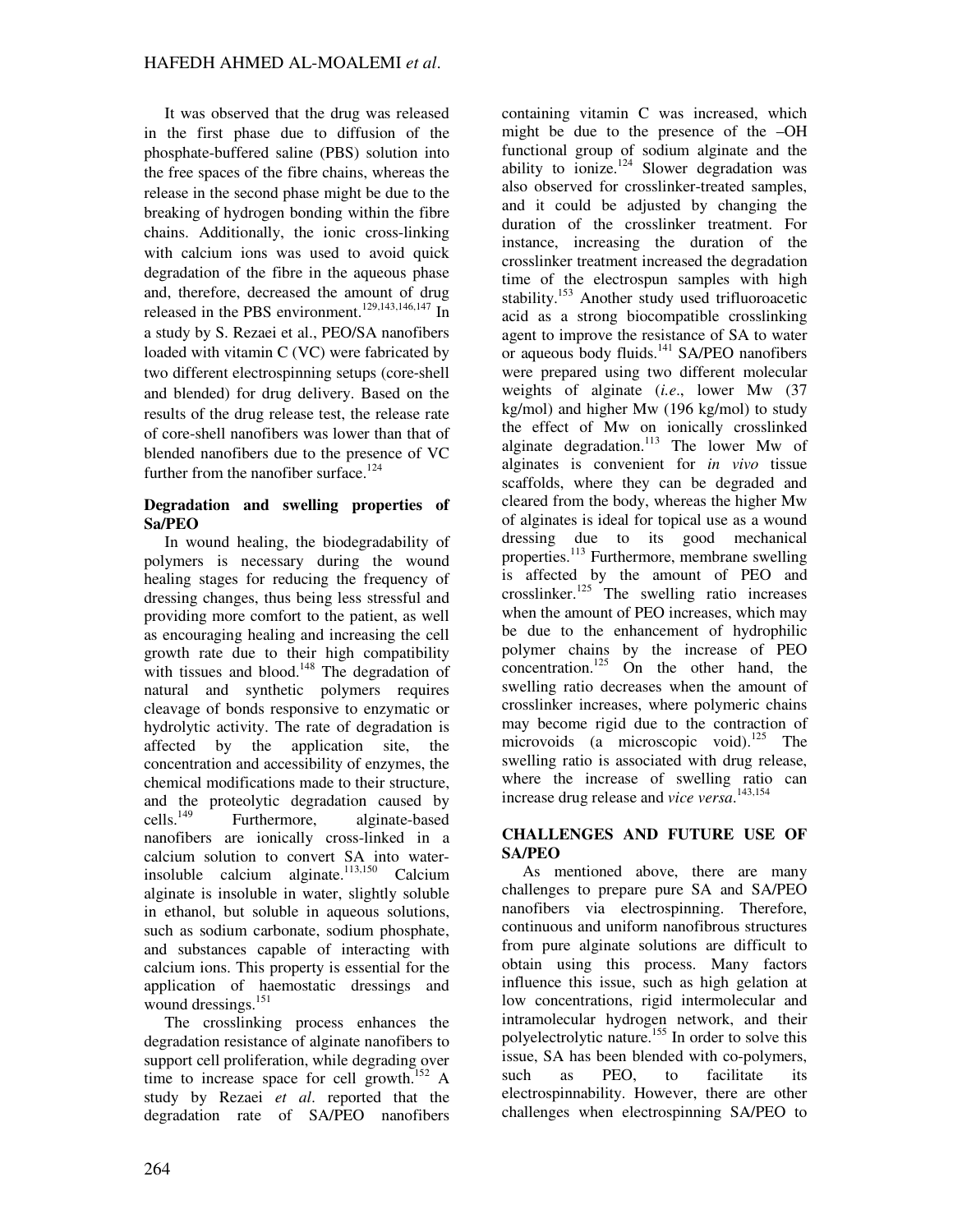obtain uniform nanofibrous structures, such as solution parameters (molecular weight, electrical conductivity, viscosity, and surface tension of polymers). Besides, the processing parameters (*e.g*., the voltage applied during electrospinning, the flow rate, and the distance from the tip to the collector) also affect the electrospinning process. From the work presented in this review, the ideal uniform nanofibrous structures have been achieved by controlling these parameters. SA/PEO nanofibers are easily dissolved in aqueous solutions, thus losing their stability. Hence, crosslinking using calcium ions or glutaraldehyde has been used to produce stable alginate nanofibers.<sup>126</sup> The challenges for wound healing applications include unsuitability for dry wounds, the need for a secondary dressing to keep it in place, and the ability to dehydrate if not covered.<sup>109</sup>

Alginate-based nanofibers are currently used clinically in wound healing applications. A multilayer dressing that covers most stages of wound healing can be a good option for potential applications in modern wound dressings. In addition, the nanofibers are considered promising candidates as carriers for drug delivery to improve wound healing and tissue regeneration. Furthermore, herbal medicines and their derivatives currently account for more than half of all medications taken globally due to recent advances in traditional medicine.50,156 According to the World Health Organization, over 80% of people use herbal medicines, and there are over 21,000 plants with different medicinal properties.<sup>157</sup> Thus, the development of alginate dressings containing herbal medicines will play a more effective role in wound management in the future.

# **CONCLUSION**

This review article presents an overview of studies published on SA/PEO blended nanofiber for wound dressings using electrospinning. The preparation of SA/PEO nanofiber has been discussed, in addition to the influence of molecular weight and concentration of blended polymers on the fibre properties, as well as the effect of electrospinning parameters on fibre morphology. SA/PEO nanofibers showed irregular morphology at lower concentrations of PEO polymer, whereas higher concentrations of PEO polymer produced nanofibers with regular morphology and uniform fibres. Besides, the alginate ratio could be increased by up to 85% using a higher Mw of PEO and a small amount of surfactant. Additionally, the developed SA/PEO nanofiber-based layer can be applied either alone or in combination with other layers for desirable outcomes. Nevertheless, further studies are needed to evaluate and develop innovative approaches in the field of the SA/PEO nanofibers prepared for wound dressing purposes. For example, preparing SA/PEO nanofiber wound dressings with dynamic and intelligent drug release, as well as carrying out sequential and continuous release, and multi-functionality, remains to be solved.

*ACKNOWLEDGMENT*: The authors thank Universiti Teknologi Malaysia for the financial support under the Research University Grant (Q.J130000.3554.07G36).

# **REFERENCES**

1 B. Vigani, S. Rossi, G. Milanesi, M. C. Bonferoni, G. Sandri *et al*., *Nanomaterials*, **8**, 971  $(2018)$ , https://doi.org/10.3390/nano8120971

 S. A. Park, K. E. Park and W. Kim, *Macromol*. *Res*., **18**, 891 (2010), https://doi.org/10.1007/s13233-010-0909-y

3 A. Ammala, *Int*. *J*. *Cosmetic Sci*., **35**, 113 (2013), https://doi.org/10.1111/ics.12017

4 S. Y. Byeon, M. K. Cho, K. H. Shim, H. J. Kim, H. G. Song *et al*., *J*. *Microbiol*. *Biotechnol*., **27**, 1657 (2017),

https://doi.org/10.4014/jmb.1701.01025

5 S. Safi, M. Morshed, S. A. H. Ravandi and M. Ghiaci, *J*. *Appl*. *Polym*. *Sci*., **104**, 3245 (2007), https://doi.org/10.1002/app.25696

6 R. Song, M. Murphy, C. Li, K. Ting, C. Soo *et al*., *Drug Des*. *Devel*. *Ther*., **12**, 3117 (2018), https://doi.org/10.2147/DDDT.S165440

7 Z. M. Huang, Y. Z. Zhang, S. Ramakrishna and C. T. Lim, *Polymer*, **45**, 5361 (2004), https://doi.org/10.1016/j.polymer.2004.04.005

8 Y. Zhang, H. Ouyang, C. T. Lim, S. Ramakrishna and Z. M. Huang, *J*. *Biomed*. *Mater*. *Res*. *B Appl*. *Biomater*., **72**, 156 (2005), https://doi.org/10.1002/jbm.b.30128

9 X. Xu, L. Yang, X. Xu, X. Wang, X. Chen *et al*., *J*. *Control*. *Release*, **108**, 33 (2005), https://doi.org/10.1016/j.jconrel.2005.07.021

<sup>10</sup> N. Bhattarai, Z. Li, D. Edmondson and M. Zhang, *Adv*. *Mater*., **18**, 1463 (2006), https://onlinelibrary.wiley.com/doi/abs/10.1002/ad ma.200502537

<sup>11</sup> A. Memic, T. Abudula, H. S. Mohammed, K. Joshi Navare, T. Colombani *et al*., *ACS Appl*. *Biol*.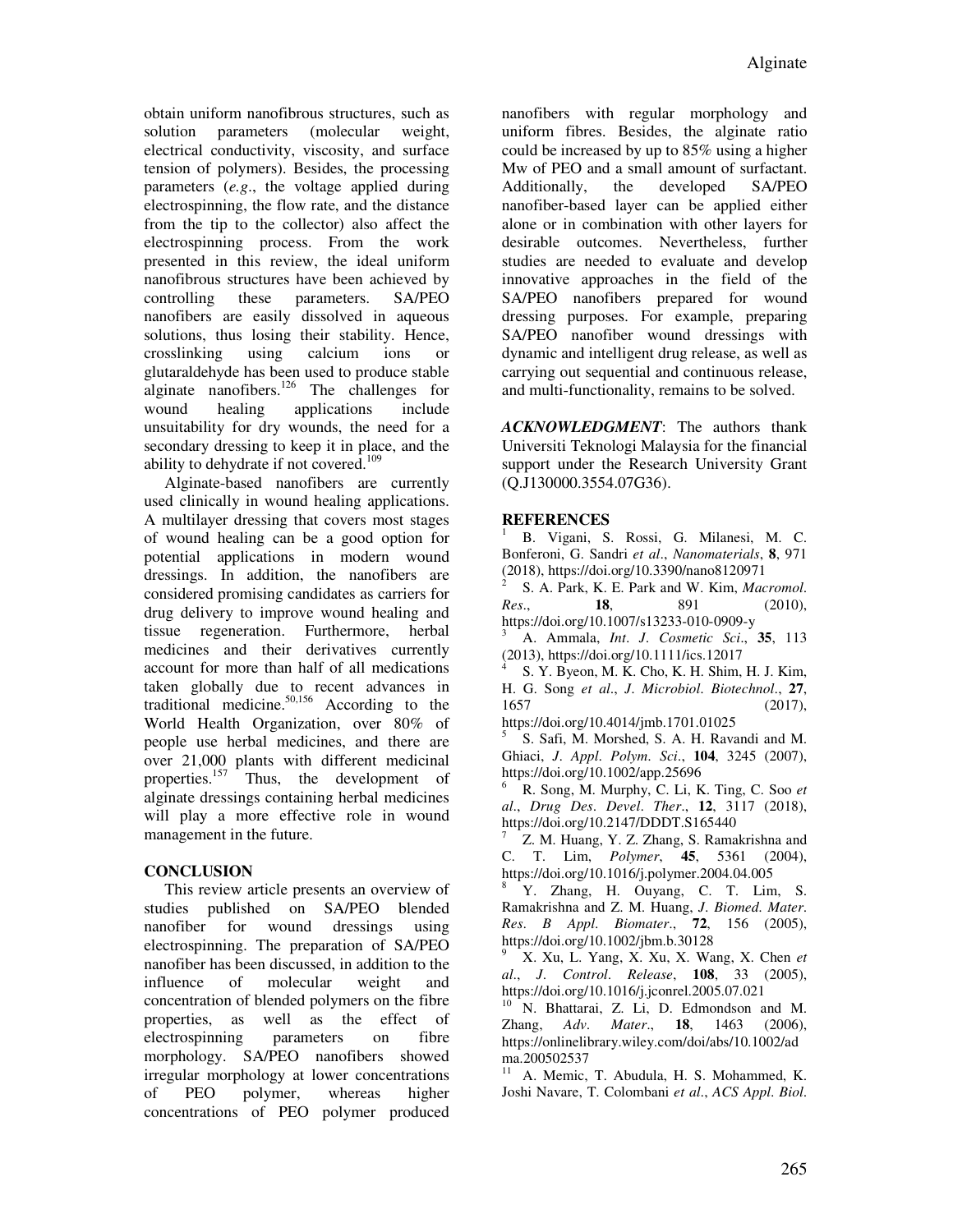*Mater*., **2**, 952 (2019), https://doi.org/10.1021/acsabm.8b00637

<sup>12</sup> J. M. Deitzel, J. D. Kleinmeyer, J. K. Hirvonen and N. C. B. Tan, *Polymer*, **42**, 8163 (2001), https://doi.org/10.1016/S0032-3861(01)00336-6

J. Gutierrez-Gonzalez, E. Garcia-Cela, N. Magan and S. S. Rahatekar, *Mater*. *Lett*., **270**, 127662 (2020),

https://doi.org/10.1016/J.Matlet.2020.127662

<sup>14</sup> B. Ding, E. Kimura, T. Sato, S. Fujita and S. Shiratori, *Polymer*, **45**, 1895 (2004), https://doi.org/10.1016/j.polymer.2004.01.026

<sup>15</sup> T. Caykara, S. Demirci, M. S. Eroğlu and O. Güven, *Polymer*, **46**, 10750 (2005)

<sup>16</sup> K. Miura, N. Kimura, H. Suzuki, Y. Miyashita and Y. Nishio, *Carbohyd*. *Polym*., **39**, 139 (1999), https://doi.org/10.1016/S0144-8617(98)00162-3

<sup>17</sup> P. Saini, M. Arora and M. Kumar, *Adv*. *Drug Deliv*. *Rev*., **107**, 47 (2016), https://doi.org/10.1016/j.addr.2016.06.014

<sup>18</sup> I. Solaberrieta, A. Jimenez, I. Cacciotti and M. C. Garrigos, *Polymers*, **12**, 1323 (2020), https://doi.org/10.3390/polym12061323

<sup>19</sup> M. Polaskova, P. Peer, R. Cermak and P. Ponizil, *Polymers*, **11**, 1384 (2019), https://doi.org/10.3390/polym11091384

<sup>20</sup> Y. L. Zhu, H. Y. Cui, C. Z. Li and L. Lin, *Food Packag*. *Shelf Life*, **21**, 100329 (2019), https://doi.org/10.1016/J.Fpsl.2019.100329

<sup>21</sup> A. M. Croitoru, D. Ficai, A. Ficai, N. Mihailescu, E. Andronescu *et al*., *Materials*, **13**, 2407 (2020), https://doi.org/10.3390/ma13102407

 $22$  G. Liu, Z. Gu, Y. Hong, L. Cheng and C. Li, *J. Control*. *Release*, **252**, 95 (2017), https://doi.org/10.1016/j.jconrel.2017.03.016

 $\frac{23}{10}$  M. Abrigo, S. L. McArthur and P. Kingshott,<br>*Macromol. Biosci.* **14.** 772 (2014). *Macromol*. *Biosci*., **14**, 772 (2014), https://doi.org/10.1002/mabi.201300561

 $24$  T. Lin, in "Book Nanofibers: Production, Properties and Functional Applications", edited by L. A. Tongs, BoD–Books on Demand, 2011

<sup>25</sup> R. Nayak, and R. Padhye, *J*. *Textile Eng*. *Fashion Technol*., **2**, 486 (2017), https://doi.org/10.15406/jteft.2017.02.00074

<sup>26</sup> P. Zahedi, I. Rezaeian, S. O. Ranaei-Siadat, S. H. Jafari and P. Supaphol, *Polym*. *Adv*. *Technol*., **21**, 77 (2010), https://doi.org/10.1002/pat.1625

 $27$  S. P. Miguel, D. R. Figueira, D. Simoes, M. P. Ribeiro, P. Coutinho *et al*., *Colloid*. *Surf*. *B*, **169**, 60 (2018),

https://doi.org/10.1016/j.colsurfb.2018.05.011

<sup>28</sup> H. P. Felgueiras and M. T. P. Amorim, *Colloid.*<br>Surf. **B. 156.** 133 (2017). *Surf*. *B*, **156**, 133 (2017), https://doi.org/10.1016/j.colsurfb.2017.05.001

L. J. Borda, F. E. Macquhae and R. S. Kirsner, *Curr*. *Dermatol*. *Rep*., **5**, 287 (2016), https://doi.org/10.1007/s13671-016-0162-5

<sup>30</sup> P. Martin and R. Nunan, *Br*. *J*. *Dermatol*., **173**, 370 (2015), https://doi.org/10.1111/bjd.13954

<sup>31</sup> N. K. Rajendran, S. S. D. Kumar, N. N. Houreld and H. Abrahamse, *J*. *Drug Deliv*. *Sci*. *Technol*., **44**, 421 (2018), https://doi.org/10.1016/j.jddst.2018.01.009

<sup>32</sup> R. S. Ambekar and B. Kandasubramanian, *Eur*. *Polym*. *J*., **117**, 304 (2019), https://doi.org/10.1016/j.eurpolymj.2019.05.020

<sup>33</sup> F. M. Thiruvoth, D. P. Mohapatra, D. K. Sivakumar, R. Chittoria and V. Nandhagopal, *Plastic Aesthetic Res*., **2**, 250 (2015), https://doi.org/10.4103/2347-9264.158851

<sup>34</sup> J. Thomas, *Pract*. *Diabetes Int*. **22**, 283 (2005), https://doi.org/10.1002/pdi.848

<sup>35</sup> A. J. Hassiba, M. E. El Zowalaty, G. K. Nasrallah, T. J. Webster, A. S. Luyt *et al*., *Nanomedicine*, **11**, 715 (2016), https://doi.org/10.2217/nnm.15.211

<sup>36</sup> D. Simoes, S. P. Miguel, M. P. Ribeiro, P. Coutinho, A. G. Mendonca *et al*., *Eur*. *J*. *Pharm*. *Biopharm*., **127**, 130 (2018), https://doi.org/10.1016/j.ejpb.2018.02.022

<sup>37</sup> T. A. Wilgus, *Pharmacol*. *Res*., **58**, 112 (2008), https://doi.org/10.1016/j.phrs.2008.07.009

<sup>38</sup> P. Agrawal, S. Soni, G. Mittal and A. Bhatnagar, *Int*. *J*. *Low*. *Extrem*. *Wounds*, **13**, 180 (2014), https://doi.org/10.1177/1534734614544523

L. I. Moura, A. M. Dias, E. Carvalho and H. C. de Sousa, *Acta Biomater*., **9**, 7093 (2013), https://doi.org/10.1016/j.actbio.2013.03.033

<sup>40</sup> G. F. Pierce, T. A. Mustoe, B. W. Altrock, T. F. Deuel and A. Thomason, *J*. *Cell*. *Biochem*., **45**, 319  $(1991)$ , https://doi.org/10.1002/jcb.240450403

<sup>41</sup> C. L. Baum and C. J. Arpey, *Dermatol*. *Surg*., **31**, 674 (2005), https://doi.org/10.1111/j.1524- 4725.2005.31612

<sup>42</sup> V. L. Martins, M. Caley and E. A. O'Toole, *Cell Tissue Res.*, **351**, 255 (2013), *Tissue Res*., **351**, 255 (2013), https://doi.org/10.1007/s00441-012-1410-z

M. P. Caley, V. L. Martins and E. A. O'Toole, *Adv*. *Wound Care (New Rochelle)*, **4**, 225 (2015), https://doi.org/10.1089/wound.2014.0581

<sup>44</sup> M. M. Dan, P. Sarmah, D. R. Vana and A. Dattatreya, *Int*. *J*. *Med*. *Health Sci*., **7**, 170 (2018), https://www.indianjournals.com/ijor.aspx?target=ij or:ijmrhs&volume=7&issue=1&article=025

<sup>45</sup> S. Singh, R. Jangde and S. Daharwal, *Res*. *J*. *Pharm. Technol.*, **12**, 3089 https://doi.org/10.5958/0974-360X.2019.00523.7

<sup>46</sup> A. Moeini, P. Pedram, P. Makvandi, M. Malinconico and G. G. d'Ayala, *Carbohyd*. *Polym*., **233**, 115839 (2020),

https://doi.org/10.1016/j.carbpol.2020.115839

<sup>47</sup> R. Bahramsoltani, M. H. Farzaei and R. Rahimi, *Arch. Dermatol. Res.*, **306**, 601 (2014). *Arch. Dermatol. Res.*, **306**, 601 https://doi.org/10.1007/s00403-014-1474-6

<sup>48</sup> I. Negut, V. Grumezescu and A. M. Grumezescu, *Molecules*, **23**, 2392 (2018), https://doi.org/10.3390/molecules23092392

<sup>49</sup> R. Varghese and V. Shinde, *Int*. *J*. *Pharmacogn*., **8**, 14 (2021),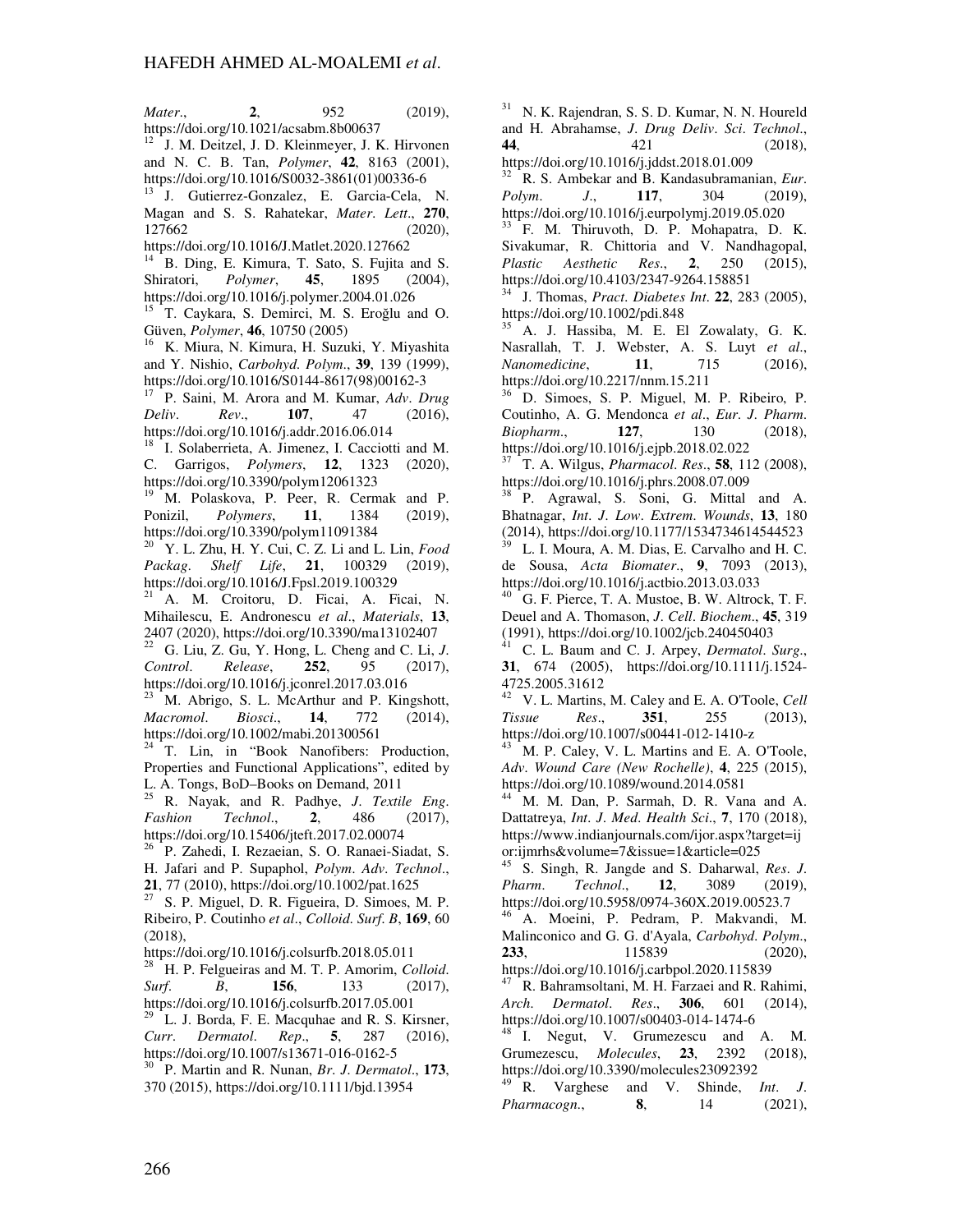https://doi.org/10.13040/IJPSR.0975- 8232.IJP.8(1).14-24

<sup>50</sup> F. I. Abdullah, L. S. Chua, S. P. M. Bohari and E. Sari, *Nat*. *Prod*. *Commun*., **15**, 1934578X20953308 (2020), https://doi.org/10.1177/1934578X20953308

<sup>51</sup> A. Sharma, S. Khanna, G. Kaur and I. Singh, *Future J*. *Pharm*. *Sci*., **7**, 1 (2021), https://doi.org/10.1186/s43094-021-00202-w

<sup>52</sup> P. Fatehi, and M. Abbasi, *J*. *Tissue Eng*. *Regen*. *Med*., **14**, 1527 (2020), https://doi.org/10.1002/term.3119

<sup>53</sup> J. Sharma, M. Lizu, M. Stewart, K. Zygula, Y. Lu *et al*., *Polymers*, **7**, 186 (2015), https://doi.org/10.3390/polym7020186

<sup>54</sup> A. A. Almetwally, M. El-Sakhawy, M. Elshakankery and M. Kasem, *J*. *Text*. *Assoc*., **78**, 5 (2017)

<sup>55</sup> X. W. Zhang, and Y. Lu, *Polym*. *Rev*., **54**, 677 (2014),

https://doi.org/10.1080/15583724.2014.935858

<sup>56</sup> I. Alghoraibi and S. Alomari, in "Handbook of Nanofibers", edited by A. Barhoums, 2018, p. 1-46, https://doi.org/10.1007/978-3-319-42789-8\_11-2

<sup>57</sup> D. Li and Y. Xia, *Adv*. *Mater*., **16**, 1151 (2004), https://doi.org/10.1002/adma.200400719

<sup>58</sup> T. J. Sill and H. A. von Recum, *Biomaterials*, **29**, 1989 (2008),

https://doi.org/10.1016/j.biomaterials.2008.01.011 <sup>59</sup> A. Balaji, M. V. Vellayappan, A. A. John, A. P.

Subramanian, S. K. Jaganathan *et al*., *RSC Adv*., **5**, 57984 (2015), https://doi.org/10.1039/c5ra07595e

<sup>60</sup> N. Bhardwaj and S. C. Kundu, *Biotechnol*. *Adv*., **28**, 325 (2010),

https://doi.org/10.1016/j.biotechadv.2010.01.004 <sup>61</sup> R. S. Bhattarai, R. D. Bachu, S. H. S. Boddu and S. Bhaduri, *Pharmaceutics*, **11**, 5 (2019),

https://doi.org/10.3390/pharmaceutics11010005

<sup>62</sup> A. Rezaei, A. Nasirpour and M. Fathi, *Compr*. *Rev*. *Food Sci*. *Food Saf*., **14**, 269 (2015), https://doi.org/10.1111/1541-4337.12128

<sup>63</sup> H. F. Liu, X. L. Ding, G. Zhou, P. Li, X. Wei *et al*., *J*. *Nanomater*., **2013**, (2013), https://doi.org/10.1155/2013/495708

<sup>64</sup> S. Qi and D. Craig, *Adv*. *Drug Deliv*. *Rev*., **100**,  $(2016),$ 

https://doi.org/10.1016/j.addr.2016.01.003

<sup>65</sup> C. Kriegel, A. Arecchi, K. Kit, D. J. McClements and J. Weiss, *Crit*. *Rev*. *Food Sci*. *Nutr*., **48**, 775 (2008), https://doi.org/10.1080/10408390802241325

<sup>66</sup> D. Madhukiran, A. Jha, M. Kumar, G. Ajmal, G. V. Bonde *et al*., *Expert*. *Opin*. *Drug Deliv*., **18**, 25 (2021),

https://doi.org/10.1080/17425247.2021.1823966 <sup>67</sup> A. Haider, S. Haider and I. K. Kang, *Arab*. *J*. *Chem*., **11**, 1165 (2018), https://doi.org/10.1016/j.arabjc.2015.11.015

<sup>68</sup> C. S. Ki, D. H. Baek, K. D. Gang, K. H. Lee, I.

C. Um *et al*., *Polymer*, **46**, 5094 (2005), https://doi.org/10.1016/j.polymer.2005.04.040

<sup>69</sup> H. Jiang, P. Zhao and K. Zhu, *Macromol*. *Res*., **7**, 517 (2007),

https://doi.org/10.1002/mabi.200600277

<sup>70</sup> C. Yao, X. Li and T. Song, *J*. *Appl*. *Polym*. *Sci*., **103**, 380 (2007), https://doi.org/10.1002/app.24619 S. Megelski, J. S. Stephens, D. B. Chase and J.

F. Rabolt, *Macromolecules*, **35**, 8456 (2002)

S. Jiang, L. P. Lv, K. Landfester and D. Crespy, *Acc*. *Chem*. *Res*., **49**, 816 (2016), https://doi.org/10.1021/acs.accounts.5b00524

<sup>73</sup> V. Pillay, C. Dott, Y. E. Choonara, C. Tyagi, L. Tomar *et al*., *J*. *Nanomater*., **2013**, (2013), https://doi.org/10.1155/2013/789289

 $74$  E. P. Tan, S. Y. Ng and C. T. Lim, *Biomaterials*, **26**, 1453 (2005), https://doi.org/10.1016/j.biomaterials.2004.05.021

<sup>75</sup> J. Wang and M. Windbergs, *Eur*. *J*. *Pharm*. *Biopharm*., **119**, 283 (2017), https://doi.org/10.1016/j.ejpb.2017.07.001

<sup>76</sup> R. Jain, S. Shetty and K. S. Yadav, *J*. *Drug Deliv*. *Sci*. *Technol*., **57**, 101604 (2020), https://doi.org/10.1016/j.jddst.2020.101604

Q. Zhang, Y. C. Li, Z. Y. Lin, K. K. Y. Wong, M. Lin *et al*., *Drug Discov*. *Today*, **22**, 1351 (2017), https://doi.org/10.1016/j.drudis.2017.05.007

<sup>78</sup> S. Fahimirad and F. Ajalloueian, *Int*. *J*. *Pharm*., **566**, 307 (2019), https://doi.org/10.1016/j.ijpharm.2019.05.053

M. Buzgo, A. Mickova, M. Rampichova and M. Doupnik, in "Core-Shell Nanostructures for Drug Delivery and Theranostics", edited by L. Overend, M. L. Focarete and A. Tampieris, Elsevier, 2018, p.<br>325-347, https://doi.org/10.1016/B978-0-08https://doi.org/10.1016/B978-0-08-102198-9.00011-9

A. T. Iacob, M. Dragan, O. M. Ionescu, L. Profire, A. Ficai *et al*., *Pharmaceutics*, **12**, 983  $(2020)$ ,

https://doi.org/10.3390/pharmaceutics12100983

 $81$  Y. Sun, S. H. Cheng, W. J. Lu, Y. F. Wang, P. P. Zhang *et al*., *RSC Adv*., **9**, 25712 (2019), https://doi.org/10.1039/c9ra05012d

<sup>82</sup> N. Nikmaram, S. Roohinejad, S. Hashemi, M. Koubaa, F. J. Barba *et al*., *RSC Adv*., **7**, 28951 (2017), https://doi.org/10.1039/c7ra00179g

<sup>83</sup> P. Coimbra, J. P. Freitas, T. Goncalves, M. H. Gil and M. Figueiredo, *Mater*. *Sci*. *Eng*. *C*, *Mater*. *Biol*. *Appl*., **94**, 86 (2019), https://doi.org/10.1016/j.msec.2018.09.019

 $4$  X. Liu, H. Xu, M. Zhang and D. G. Yu, *Membranes*, **11**, 770 (2021), https://doi.org/10.3390/membranes11100770

<sup>85</sup> B. Pant, M. Park and S. J. Park. *Pharmaceutics*, **11**, 305 (2019),

https://doi.org/10.3390/pharmaceutics11070305 <sup>86</sup> M. Rahmani, S. A. Bidgoli and S. M. Rezayat, *Nanomed*. *J*., **4**, 61 (2017), https://doi.org/10.22038/nmj.2017.21210.1224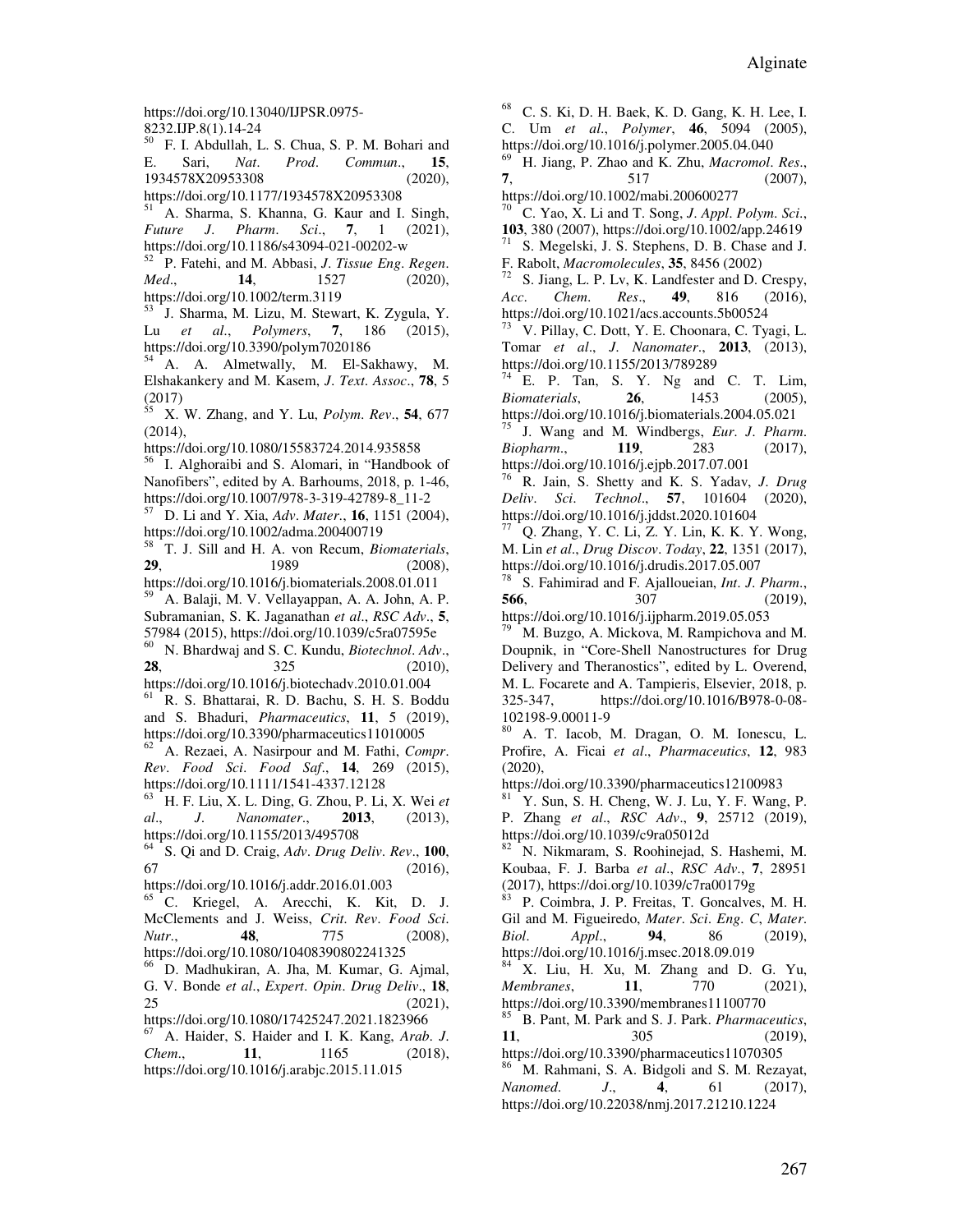<sup>87</sup> A. J. Meinel, O. Germershaus, T. Luhmann, H. P. Merkle and L. Meinel, *Eur*. *J*. *Pharm*. *Biopharm*., **81**, 1 (2012), https://doi.org/10.1016/j.ejpb.2012.01.016

<sup>88</sup> F. Zhou, X. Jia, Y. Yang, Q. Yang, C. Gao *et al*., *Acta Biomater*., **43**, 303 (2016), https://doi.org/10.1016/j.actbio.2016.07.048

X. Qiu, B. L. Lee, X. Ning, N. Murthy, N. Dong *et al*., *Acta Biomater*., **51**, 138 (2017), https://doi.org/10.1016/j.actbio.2017.01.012

G. Broughton, J. E. Janis and C. E. Attinger, *Plast*. *Reconstr*. *Surg*., **117**, 6S (2006), https://doi.org/10.1097/01.prs.0000225429.76355.d  $_{91}^{\mathbf{d}}$ 

<sup>91</sup> B.-M. Neamtu and A. Barbu, *Acta Medica Transilvanica*, **24**, 84 (2019), http://www.amtsibiu.ro/Arhiva/2019/Nr3 en/Neamtu.pdf

<sup>92</sup> S. Dhivya, V. V. Padma and E. Santhini, *BioMedicine*, **5**, (2015), https://doi.org/10.7603/s40681-015-0022-9

<sup>93</sup> K. A. Krishnan and S. Thomas, *Polym*. *Adv*. *Technol*., **30**, 823 (2019), https://doi.org/10.1002/pat.4540

<sup>94</sup> C. Weller and G. Sussman, *J*. *Pharm*. *Pract*. *Res*., **36**, 318 (2006),

https://doi.org/10.1002/j.2055-2335.2006.tb00640.x <sup>95</sup> J. G. Powers, L. M. Morton and T. J. Phillips, *Dermatol*. *Ther*., **26**, 197 (2013), https://doi.org/10.1111/dth.12055

<sup>96</sup> L. Wei, *Open Med*., **10**, 452 (2015), https://doi.org/10.1515/med-2015-0078

<sup>97</sup> Y. Barnea, J. Weiss and E. Gur, *Ther*. *Clin*. *Risk Manag.*, **6**, https://www.ncbi.nlm.nih.gov/pmc/articles/PMC28 17785/

<sup>98</sup> N. F. Watson and W. Hodgkin, *Surgery*  (*Oxford*), **23**, 52 (2005), https://doi.org/10.1383/surg.23.2.52.60345

J. S. Boateng, K. H. Matthews, H. N. Stevens and G. M. Eccleston, *J*. *Pharm*. *Sci*., **97**, 2892 (2008), https://doi.org/10.1002/jps.21210

<sup>100</sup> C. Wiegand, J. Tittelbach, U.-C. Hipler and P. Elsner, *Chronic Wound Care Manag*. *Res*. **2**, 101 (2015), https://doi.org/10.2147/CWCMR.S60315

<sup>101</sup> C. Hu, R. H. Gong and F. L. Zhou, *Int*. *J*. *Polym*. *Sci*., **2015**, (2015), https://doi.org/10.1155/2015/126041

 $102^{\circ}$  S. Moon, B. Y. Ryu, J. Choi, B. Jo and R. J. Farris, *Polym*. *Eng*. *Sci*., **49**, 52 (2009), https://doi.org/10.1002/pen.21216

I. D. Hay, Z. U. Rehman, A. Ghafoor and B. H. A. Rehm, *J*. *Chem*. *Technol*. *Biotechnol*., **85**, 752 (2010), https://doi.org/10.1002/jctb.2372

104 H. Hecht and S. Srebnik, *Biomacromolecules*,<br>17, 2160 (2016), **17**, 2160 (2016), https://doi.org/10.1021/acs.biomac.6b00378

 $105$  S. Djomehri, "Diffusive and Mechanical Properties of biodegradable Alginate Stents", San Jose State University, 2013

<sup>106</sup> I. I. Kabir, C. C. Sorrell, S. S. Mofarah, W. Yang, A. C. Y. Yuen *et al*., *Polym*. *Rev*., **61**, 357  $(2021)$ ,

https://doi.org/10.1080/15583724.2020.1801726

 $107$  X. Guo, Y. Wang, Y. Qin, P. Shen and Q. Peng, *Int*. *J*. *Biol*. *Macromol*., **162**, 618 (2020), https://doi.org/10.1016/j.ijbiomac.2020.06.180

<sup>108</sup> Y. Zhang, C. T. Lim, S. Ramakrishna and Z. M. Huang, *J*. *Mater*. *Sci*. *Mater*. *Med*., **16**, 933 (2005), https://doi.org/10.1007/s10856-005-4428-x

B. A. Aderibigbe and B. Buyana, *Pharmaceutics*, **10**, 42 (2018), https://doi.org/10.3390/pharmaceutics10020042

<sup>110</sup> S. O'Meara and M. Martyn-St James, *Cochrane Database Syst*. *Rev*., CD010182 (2013), https://doi.org/10.1002/14651858.CD010182.pub2 <sup>111</sup> C. D. Weller, V. Team and G. Sussman, *Front*.

*Pharmacol*., **11**, 155 (2020), https://doi.org/10.3389/fphar.2020.00155

<sup>112</sup> H. Nie, A. He, J. Zheng, S. Xu, J. Li *et al*., *Biomacromolecules*, **9**, 1362 (2008), https://doi.org/10.1021/bm701349j

 $113$  C. A. Bonino, M. D. Krebs, C. D. Saquing, S. I. Jeong, K. L. Shearer *et al*., *Carbohyd*. *Polym*., **85**, 111 (2011),

https://doi.org/10.1016/j.carbpol.2011.02.002  $114$  M. P. Riya, K. A. Antu, T. Vinu, K. C.

Chandrakanth, K. S. Anilkumar *et al*., *J*. *Sci*. *Food Agric*., **94**, 943 (2014), https://doi.org/10.1002/jsfa.6340

<sup>115</sup> J. Kahovec, R. B. Fox and K. Hatada, *Pure Appl. Chem.*, **74**, 1921 (2002), *Appl*. *Chem*., **74**, 1921 (2002), https://doi.org/10.1351/pac200274101921

<sup>116</sup> J. W. Jung, and J. W. Hu, *Sustainability*, **9**, 62 (2017), https://doi.org/10.3390/Su9010062

<sup>117</sup> L. R. T. Coelho, Master's Thesis, Universidade Nova de Lisboa, 2018, https://run.unl.pt/handle/10362/57610

<sup>118</sup> L. Ma, L. Deng and J. Chen, *Drug Dev*. *Ind*. *Pharm*., **40**, 845 (2014), https://doi.org/10.3109/03639045.2013.831438

 $119<sup>119</sup>$  E. E. Brown and M.-P. G. Laborie, *Biomacromolecules*, **8**, 3074 (2007), https://doi.org/10.1021/bm700448x

<sup>1</sup> H. Kaczmarek, K. Bajer, P. Galka and B. Kotnowska, *Polym*. *Degrad*. *Stab*., **92**, 2058 (2007), https://doi.org/10.1016/j.polymdegradstab.2007.07. 019

<sup>121</sup> Z. Cai and J. Kim, *Cellulose*, **17**, 83 (2010), https://doi.org/10.1007/s10570-009-9362-5

<sup>122</sup> F. Safdari, P. J. Carreau, M. C. Heuzey, M. R. Kamal and M. M. Sain, *Cellulose*, **24**, 755 (2017), https://doi.org/10.1007/s10570-016-1137-1

 $^{123}$ <sup>123</sup> M. A. Rahman, M. A. Khan and S. M. Tareq, *J. Appl. Polym. Sci.*, **117**, 2075 (2010). *Appl*. *Polym*. *Sci*., **117**, 2075 (2010), https://doi.org/10.1002/app.32034

<sup>5</sup> S. Rezaei, A. Valipouri, S. A. Hosseini Ravandi, M. Kouhi and L. Ghasemi Mobarakeh, *Polym*. *Adv*. *Technol*., **30**, 2447 (2019), https://doi.org/10.1002/pat.4692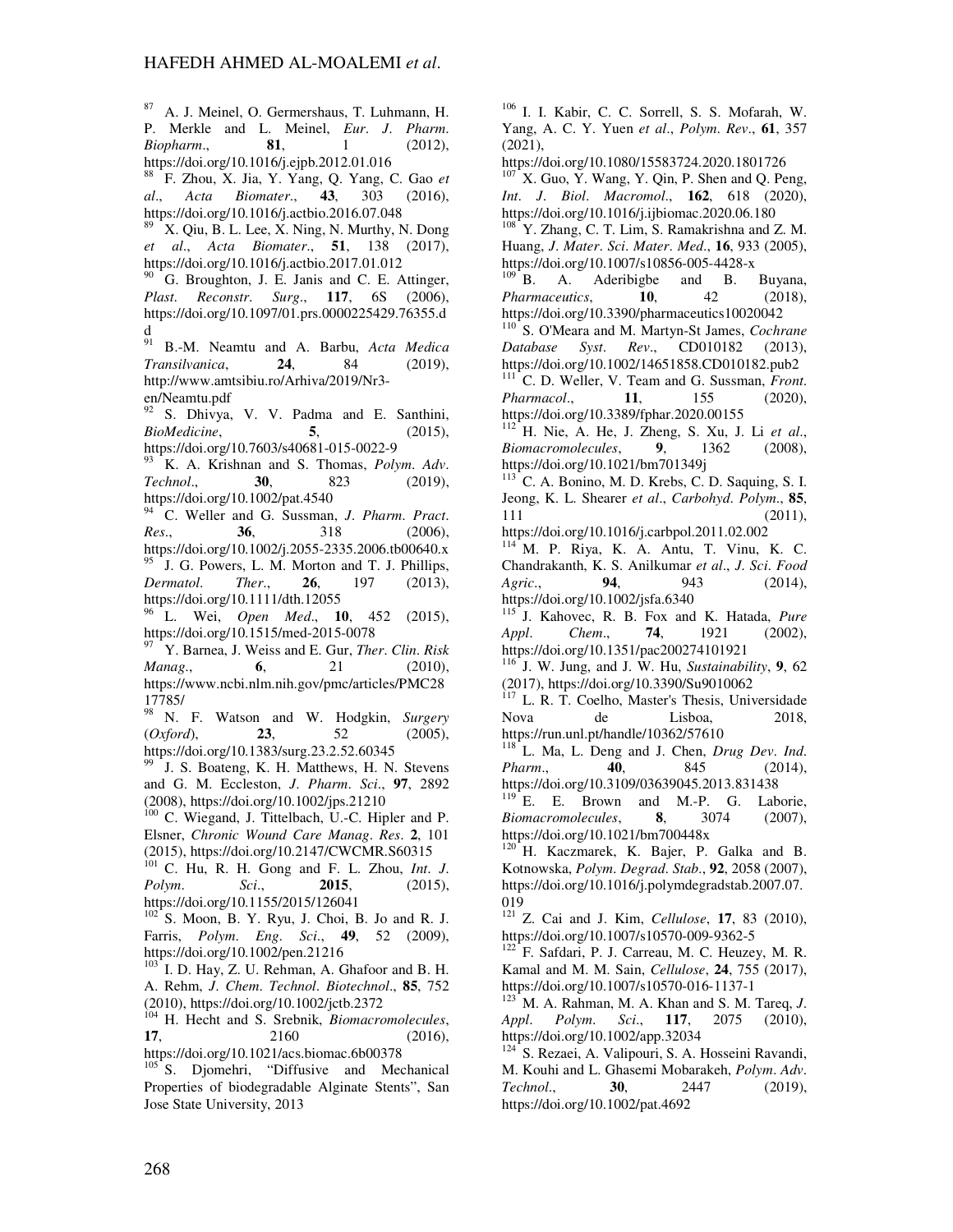<sup>125</sup> B. Mallikarjuna, K. M. Rao, S. Siraj, A. C. Babu, K. C. Rao *et al*., *Des*. *Monom*. *Polym*., **16**, 151 (2013),

https://doi.org/10.1080/15685551.2012.705503

<sup>126</sup> M. A. Taemeh, A. Shiravandi, M. A. Korayem and H. Daemi, *Carbohyd*. *Polym*., **228**, 115419 (2020),

https://doi.org/10.1016/j.carbpol.2019.115419

<sup>127</sup> D. Surendhiran, H. Y. Cui and L. Lin, *Food Packag*. *Shelf Life*, **21**, 100346 (2019), https://doi.org/10.1016/J.Fpsl.2019.100346

 $128$  T. T. Yuan, P. M. Jenkins, A. M. D. Foushee, A. R. Jockheck-Clark and J. M. Stahl, *J*. *Nanomater*., **2016**, (2016), https://doi.org/10.1155/2016/6231040

A. Kyzioł, J. Michna, I. Moreno, E. Gamez and S. Irusta, *Eur*. *Polym*. *J*., **96**, 350 (2017), https://doi.org/10.1016/j.eurpolymj.2017.09.020

<sup>130</sup> S. Lin, M. Chen, H. Jiang, L. Fan, B. Sun *et al*., *Colloids Surf*. *B*, **139**, 156 (2016), https://doi.org/10.1016/j.colsurfb.2015.12.001

<sup>131</sup> C. D. Saquing, C. Tang, B. Monian, C. A. Bonino, J. L. Manasco *et al*., *Ind*. *Eng*. *Chem*. *Res*., **52**, 8692 (2013),

https://pubs.acs.org/doi/abs/10.1021/ie302385b <sup>132</sup> M. F. Hossain, M. Rahman and M. G. Nur, *Eur*. *Sci*. *J*., **13**, 56 (2017),

https://doi.org/10.19044/esj.2017.v13n9p56

<sup>133</sup> J. W. Lu, Y. L. Zhu, Z. X. Guo, P. Hu and J. Yu, *Polymer*, **47**, 8026 (2006), https://doi.org/10.1016/j.polymer.2006.09.027

<sup>134</sup> H. Lee, G. Xu, D. Kharaghani, M. Nishino, K. H. Song *et al*., *Int*. *J*. *Pharm*. **531**, 101 (2017), https://doi.org/10.1016/j.ijpharm.2017.08.081

D. G. Yu, X. X. Shen, C. Branford-White, K. White, L. M. Zhu *et al*., *Nanotechnology*, **20**, 055104 (2009), https://doi.org/10.1088/0957- 4484/20/5/055104

<sup>136</sup> M. Zamani, M. P. Prabhakaran and S. Ramakrishna, *Int*. *J*. *Nanomedicine*, **8**, 2997 (2013), https://doi.org/10.2147/IJN.S43575

<sup>137</sup> J. Wu, Z. Zhang, J. Gu, W. Zhou, X. Liang *et al*., *J*. *Control*. *Release*, **320**, 337 (2020), https://doi.org/10.1016/j.jconrel.2020.01.020

<sup>138</sup> R. Wongkanya, P. Chuysinuan, C. Pengsuk, S. Techasakul, K. Lirdprapamongkol *et al*., *J*. *Sci*. *Adv*. *Mater*. *Dev*., **2**, 309 (2017), https://doi.org/10.1016/j.jsamd.2017.05.010

<sup>139</sup> A. Dodero, M. Alloisio, S. Vicini and M. Castellano, *Carbohyd*. *Polym*., **227**, 115371 (2020), https://doi.org/10.1016/j.carbpol.2019.115371

K. Sasikanth, S. Nama, S. Suresh and B. Brahmaiah, *Pharma Innov*., **2**, 118 (2013)

<sup>141</sup> G. G. Javier, G.-C. Esther, N. Magan and S. S. Rahatekar, *Mater*. *Lett*., **270**, 127662 (2020), https://doi.org/10.1016/j.matlet.2020.127662

<sup>142</sup> H. Hajiali, M. Summa, D. Russo, A. Armirotti, V. Brunetti *et al*., *J*. *Mater*. *Chem*. *B*, **4**, 1686 (2016), https://doi.org/10.1039/C5TB02174J

<sup>143</sup> S. Abid, T. Hussain, A. Nazir, A. Zahir and N. Khenoussi, *Polym*. *Bull*., **76**, 6387 (2019), https://doi.org/10.1007/s00289-019-02727-w

<sup>144</sup> K. Y. Lee and D. J. Mooney, *Prog*. *Polym*. *Sci*., **37**, 106 (2012), https://doi.org/10.1016/j.progpolymsci.2011.06.003

<sup>145</sup> S. Abid, T. Hussain, A. Nazir, A. Zahir and N. Khenoussi, *Mater*. *Res*. *Express*., **5**, 085017 (2018), https://doi.org/10.1088/2053-1591/Aad2eb

<sup>146</sup> J. Siepmann and N. A. Peppas, *Adv*. *Drug Deliv*. *Rev*. **64**, 163 (2012), https://doi.org/10.1016/j.addr.2012.09.028

D. Caccavo, S. Cascone, G. Lamberti and A. A. Barba, *Mol*. *Pharm*., **12**, 474 (2015), https://doi.org/10.1021/mp500563n

<sup>148</sup> B. Azimi, H. Maleki, L. Zavagna, J. G. De la Ossa, S. Linari et al., *J*. *Funct*. *Biomater*., **11**, 67 (2020), https://doi.org/10.3390/jfb11030067

H. P. Felgueiras, T. Tavares and M. Amorim, in *Procs*. *IOP Conference Series*: *Materials Science and Engineering*, 2019, vol. 634, ID 012033

<sup>150</sup> S. P. Bohari, D. W. Hukins and L. M. Grover, *Biomed*. *Mater*. *Eng*., **21**, 159 (2011), https://doi.org/10.3233/BME-2011-0665

<sup>151</sup> A. L. Vega-Avila, O. Perales-Perez and R. V. Rullan, in "Electrospun Biomaterials and Related Technologies", Springer, 2017, p. 109-147, https://doi.org/10.1007/978-3-319-70049-6\_4<br><sup>152</sup> M. Norouzi, S. M. Boroujeni,

Norouzi, S. M. Boroujeni, N. Omidvarkordshouli and M. Soleimani, *Adv*. *Healthc*. *Mater*., **4**, 1114 (2015), https://doi.org/10.1002/adhm.201500001

<sup>153</sup> H. Hajiali, J. A. Heredia-Guerrero, I. Liakos, A. Athanassiou and E. Mele, *Biomacromolecules*, **16**, 936 (2015), https://doi.org/10.1021/bm501834m

<sup>154</sup> A. G. Sullad, L. S. Manjeshwar and T. M. Aminabhavi, *Ind*. *Eng*. *Chem*. *Res*., **49**, 7323 (2010), https://doi.org/10.1021/ie100389v

T. C. Mokhena, M. J. Mochane, A. Mtibe, M. J. John, E. R. Sadiku et al., *Materials*, **13**, 934 (2020), https://doi.org/10.3390/Ma13040934

<sup>156</sup> A. Shedoeva, D. Leavesley, Z. Upton and C. Fan, *Evid*. *Based Compl*. *Altern*. *Med*., **2019**  $(2019)$ , https://doi.org/10.1155/2019/2684108

<sup>157</sup> P. Nasa and H. Kumar, *J*. *Pharm*. *Sci*. *Res*., **12**, 1071 (2020)

<sup>158</sup> A. Dodero, S. Vicini, P. Lova, M. Alloisio and M. Castellano, *Int*. *J*. *Biol*. *Macromol*., **165**, 1939 (2020),

https://doi.org/10.1016/j.ijbiomac.2020.10.116

<sup>159</sup> H. A. Fathi, A. Abdelkader, M. S. AbdelKarim, A. A. Abdelaziz, M. A. El-Mokhtar *et al.*, *Int. J.*<br>*Pharm..* 586. 119620 (2020). *Pharm*., **586**, 119620 (2020), https://doi.org/10.1016/j.ijpharm.2020.119620

 $^{160}$  K. T. Shalumon, K. H. Anulekha, S. V. Nair, S. V. Nair, K. P. Chennazhi *et al*., *Int*. *J*. *Biol*. *Macromol.*, **49**, 247 https://doi.org/10.1016/j.ijbiomac.2011.04.005

<sup>161</sup> Y. D. Tang, X. Z. Lan, C. F. Liang, Z. X. Zhong, R. T. Xie *et al*., *Carbohyd*. *Polym*., **219**,